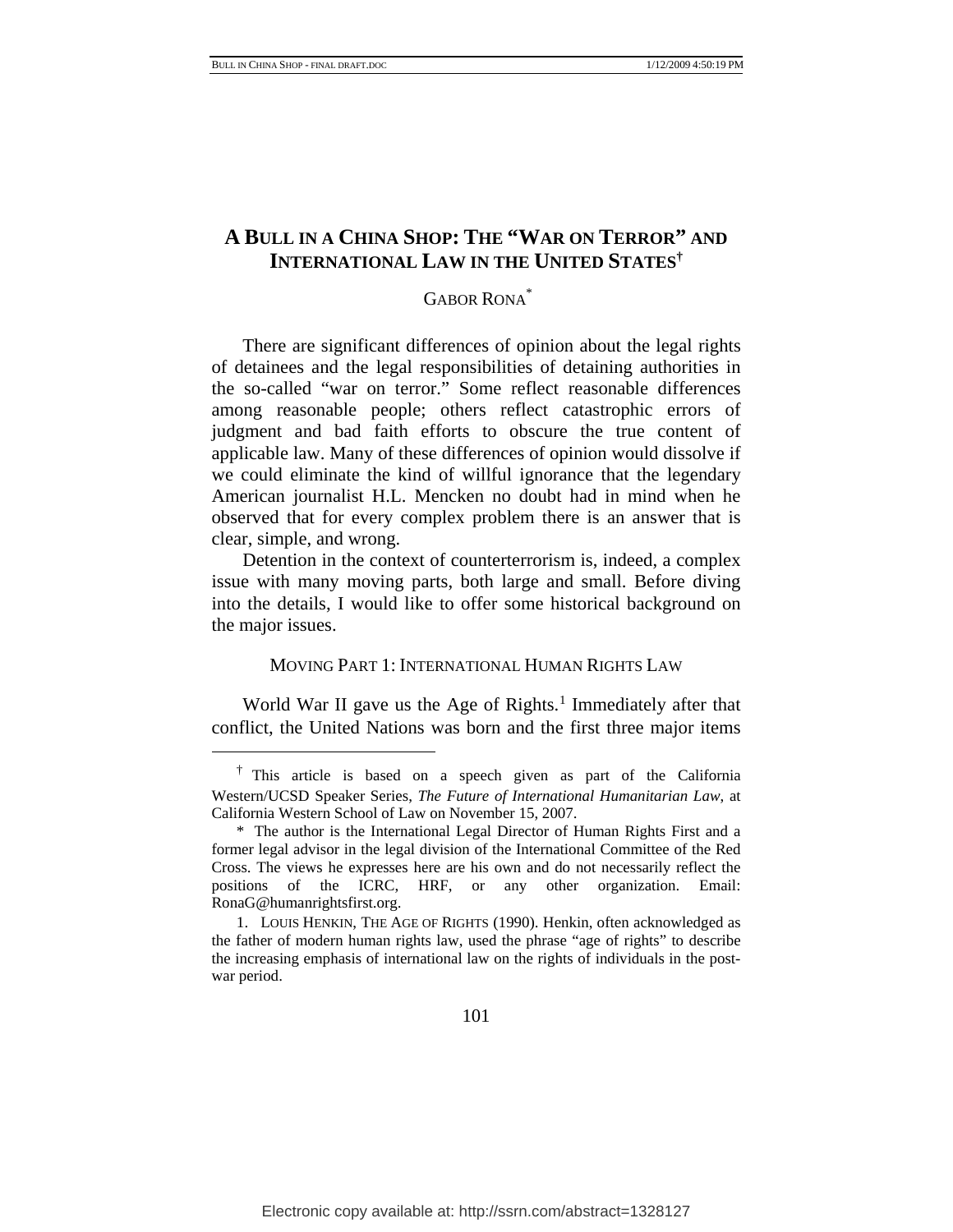on its agenda were a Universal Declaration of Human Rights, a Convention against Genocide, and a proposal for an international criminal court. A long list of international human rights treaties followed. Regional human rights enforcement mechanisms were established in Europe, the Americas, and now, in Africa.

#### MOVING PART 2: INTERNATIONAL HUMANITARIAN LAW

A hundred years before the dawn of the Age of Rights, limits on the means and methods of warfare and rules for the treatment of armed conflict detainees began to find their way into international treaties, most famously, the various Hague Conventions and the Geneva Conventions of 1864. The law of armed conflict, also known as the law of war or international humanitarian law (IHL), is related to, but separate from, human rights law.

# MOVING PART 3: A SHIFT IN FOCUS OF INTERNATIONAL LAW FROM STATE-TO-STATE TO STATE-TO-INDIVIDUAL RELATIONS

Human rights law and humanitarian law have common characteristics. They are both aspects of international law, a body of law that began to take shape many hundreds of years ago to bring order to international relationships, especially in war. But unlike international law, with its state-to-state underpinnings, IHL and human rights law are also designed to protect individuals, and in particular, to govern the state-to-individual relationship.

#### MOVING PART 4: SOVEREIGNTY

The idea that the world should be divided into sovereign states is not a reflection of any natural law; it just happened that way. And as long as international law was limited to the regulation of relations between states, it impinged little upon the prerogatives of state sovereignty. But once international law began to instruct states on appropriate conduct towards individuals, especially to individuals within its own borders, the tension between sovereignty and international law began to mount. Thus, cynical observers have noted that IHL is at the vanishing point of international law and international law is at the vanishing point of law.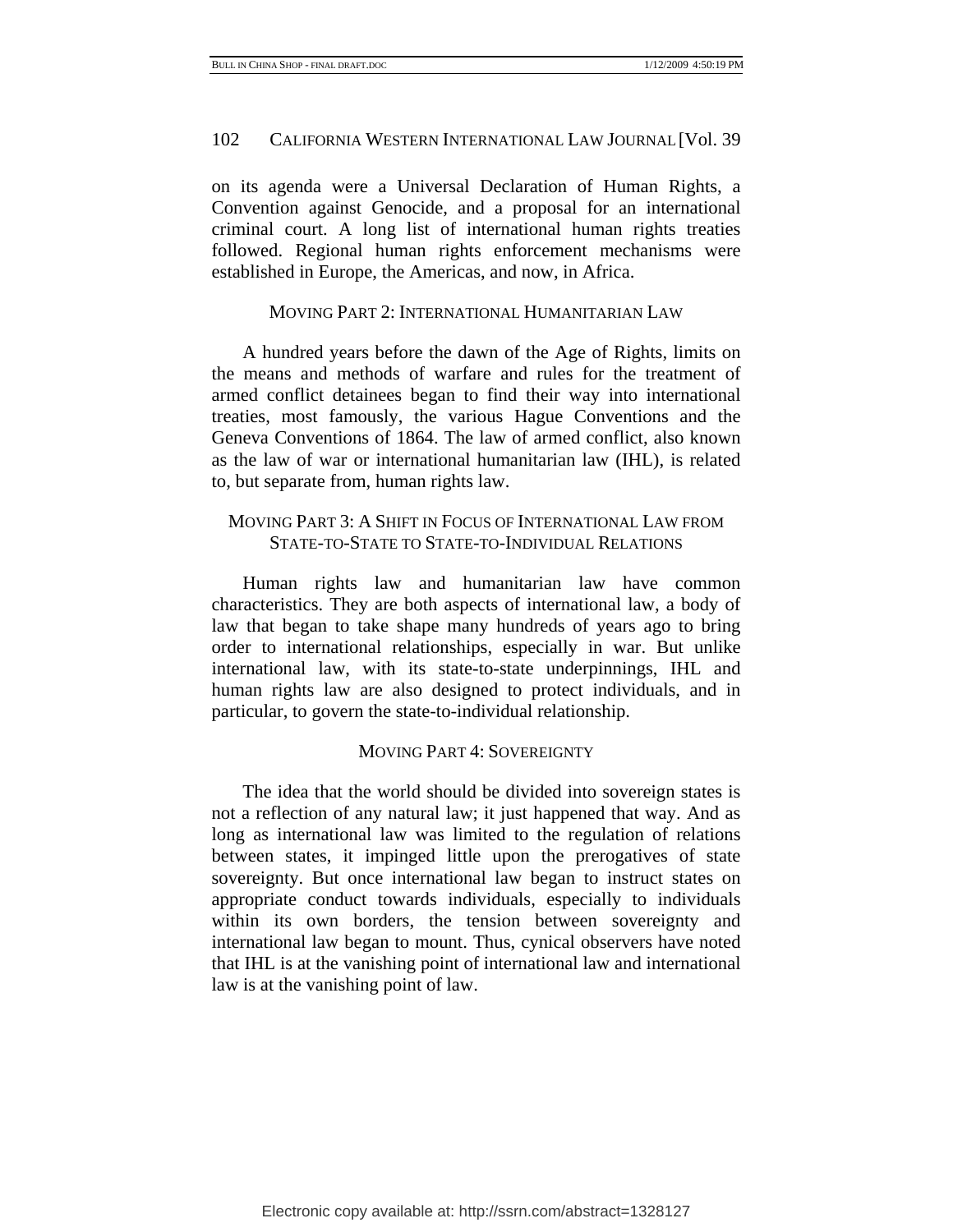# MOVING PARTS 5, 6, AND 7: A SHIFT IN THE NATURE OF THE RELATIONSHIP AMONG LEGISLATIVE, EXECUTIVE, AND JUDICIAL POWER IN THE UNITED STATES

Everyone knows about the balance of powers established among the legislative, executive, and judicial branches, reflected in Articles I, II, and III of the U.S. Constitution. The ordering of the three branches (legislative, executive, and judicial) was not random. The founders planted the sovereign power of the legislature to make law in the first Article.<sup>[2](#page-2-0)</sup> Today, casual observers may assume that the importance and power of the legislative and executive branches are reversed, because for the last quarter century, and especially during the Bush Administration, the executive has been increasingly elbowing its way into the territory of an increasingly pliant Congress.[3](#page-2-1) The same executive, despite its lip service to Tenth Amendment visions of federalism (meaning the reservation to the several states of the powers not ceded to the federal government), has also had remarkable success in populating the third branch, the federal courts, with judges who are enthusiastic foot soldiers in the "executive power" militia.

Human rights law, humanitarian law, the increasing focus of international law on state-to-individual relations, the pressures this places on traditional notions of state sovereignty, and finally, the shifting nature of the relationship among legislative, executive, and judicial power in the United States provide context to the violations of international law committed by the United States in the "war on terror." These violations take three forms: treatment of detainees, right to challenge detention, and trial of detainees.

#### DETAINEE TREATMENT

The "war on terror" has given us the ultimate brush-off of international law, most notoriously in the so-called "torture memos." You may recall that these memos, written by professor John Yoo and federal Judge Jay Bybee, sycophantically informed the President that he had the power to ignore international law in the service of his

<sup>2.</sup> U.S. CONST. art. I, § 1.

<span id="page-2-1"></span><span id="page-2-0"></span><sup>3.</sup> CHARLIE SAVAGE, TAKEOVER: THE RETURN OF THE IMPERIAL PRESIDENCY AND THE SUBVERSION OF AMERICAN DEMOCRACY (2008).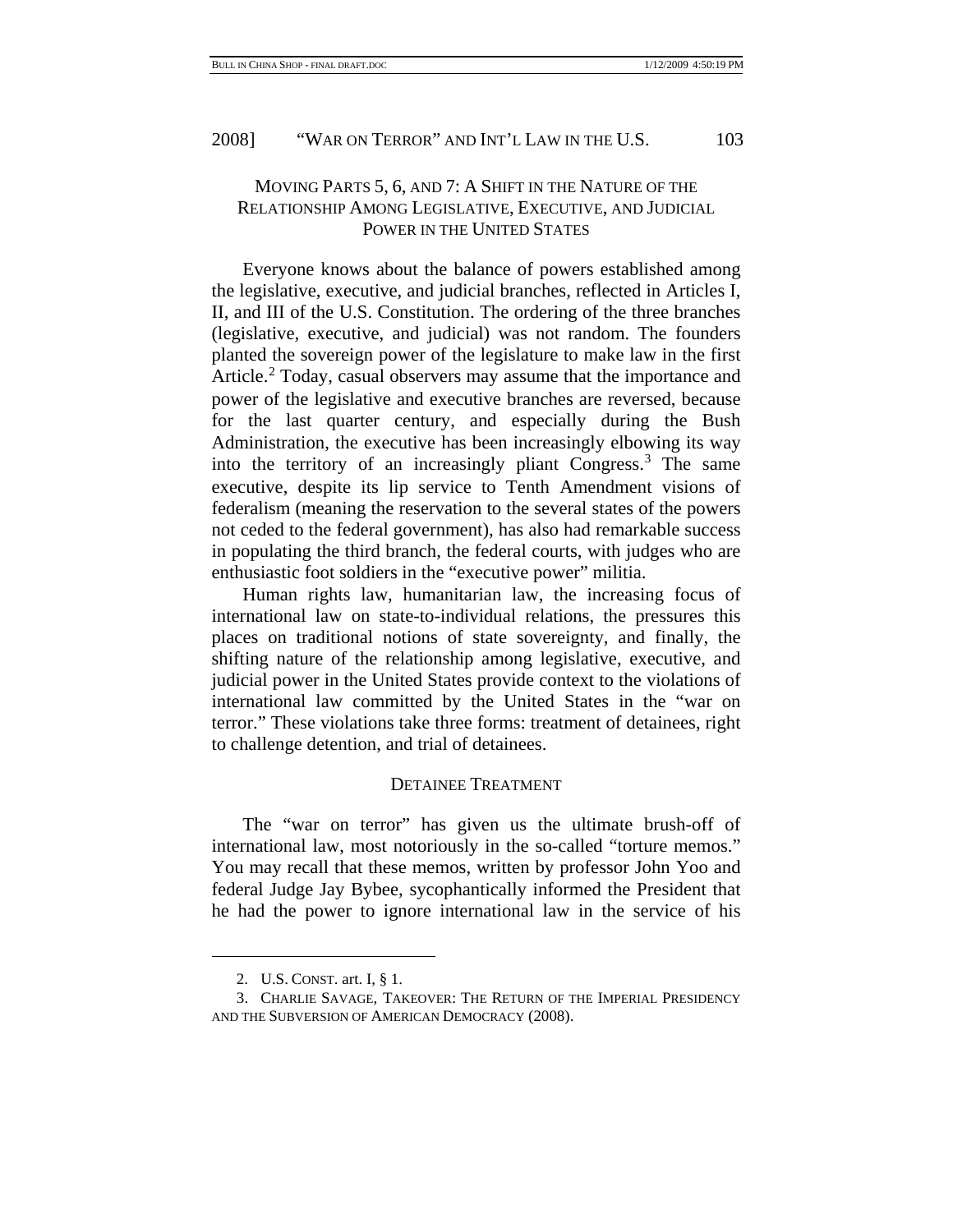personal vision of national security.<sup>[4](#page-3-0)</sup> The memos essentially allow the President to torture people when he thinks it is necessary, despite the fact that the ban on torture is one of the most well-established prohibitions in international law. Out of this blank check philosophy came the President's Memorandum of February 7, 2002, most notable for its incontrovertibly false conclusion, later nixed by the U.S. Supreme Court in *Hamdan v. Rumsfeld*,<sup>[5](#page-3-1)</sup> that al Qaeda prisoners are not covered by the laws of war.<sup>[6](#page-3-2)</sup> What is so heartbreakingly less noted about this memo is its shocking conclusion that there exists a category of individuals who are not legally entitled to humane treatment.

The memo also takes liberty with long-standing notions of the laws of war concerning the distinction between the two branches of that body of law: rules for the conduct of hostilities and rules for treatment of persons in the power of the enemy, including detainees. During the conduct of hostilities, enemies may be targeted consistent with the principle of military necessity, which is that which contributes to the military mission. However, conduct of hostilities considerations of military necessity have no place in questions concerning the obligations of detaining authorities to detainees, who must always be treated humanely. Nevertheless, the President says the policy (not the legal obligation, the existence of which he denies) of humane treatment will apply only "to the extent appropriate and consistent with military necessity."[7](#page-3-3)

<span id="page-3-0"></span><sup>4.</sup> Judge Bybee may have been one of the first to suggest that an act is not torture unless the pain inflicted is "equivalent in intensity to the pain accompanying serious physical injury, such as organ failure, impairment of bodily function, or even death." Memorandum from Jay S. Bybee, Assistant Att'y Gen., for Alberto R. Gonzales, Counsel to the President, Re: Standards of Conduct for Interrogation under 18 U.S.C. §§ 2340-2340A (Aug. 1, 2002), *available at* http://www.humanrightsfirst.org/us\_law/etn/gonzales/memos\_dir/ memo\_20020801 \_JD\_%20Gonz\_.pdf. Similarly, Professor Yoo suggested that U.S. obligations under the Convention against Torture would not prevent the use of certain tortuous interrogation methods against "captured al Qaeda operatives." Letter from John C. Yoo, Deputy Assistant Att'y Gen., to Alberto R. Gonzales, Counsel to the President (Aug. 1, 2002), *available at* http://news.findlaw.com/wp/docs/doj/ bybee80102ltr.html.

<sup>5.</sup> Hamdan v. Rumsfeld, 548 U.S. 557 (2006).

<span id="page-3-3"></span><span id="page-3-2"></span><span id="page-3-1"></span><sup>6.</sup> Memorandum for the Vice President et al., Humane Treatment of al Qaeda and Taliban Detainees (Feb. 7, 2002), *available at* http://www.humanrightsfirst.org/ us\_law/etn/gonzales/memos\_dir/dir\_20020207\_Bush\_Det.pdf.

<sup>7</sup>*. Id.*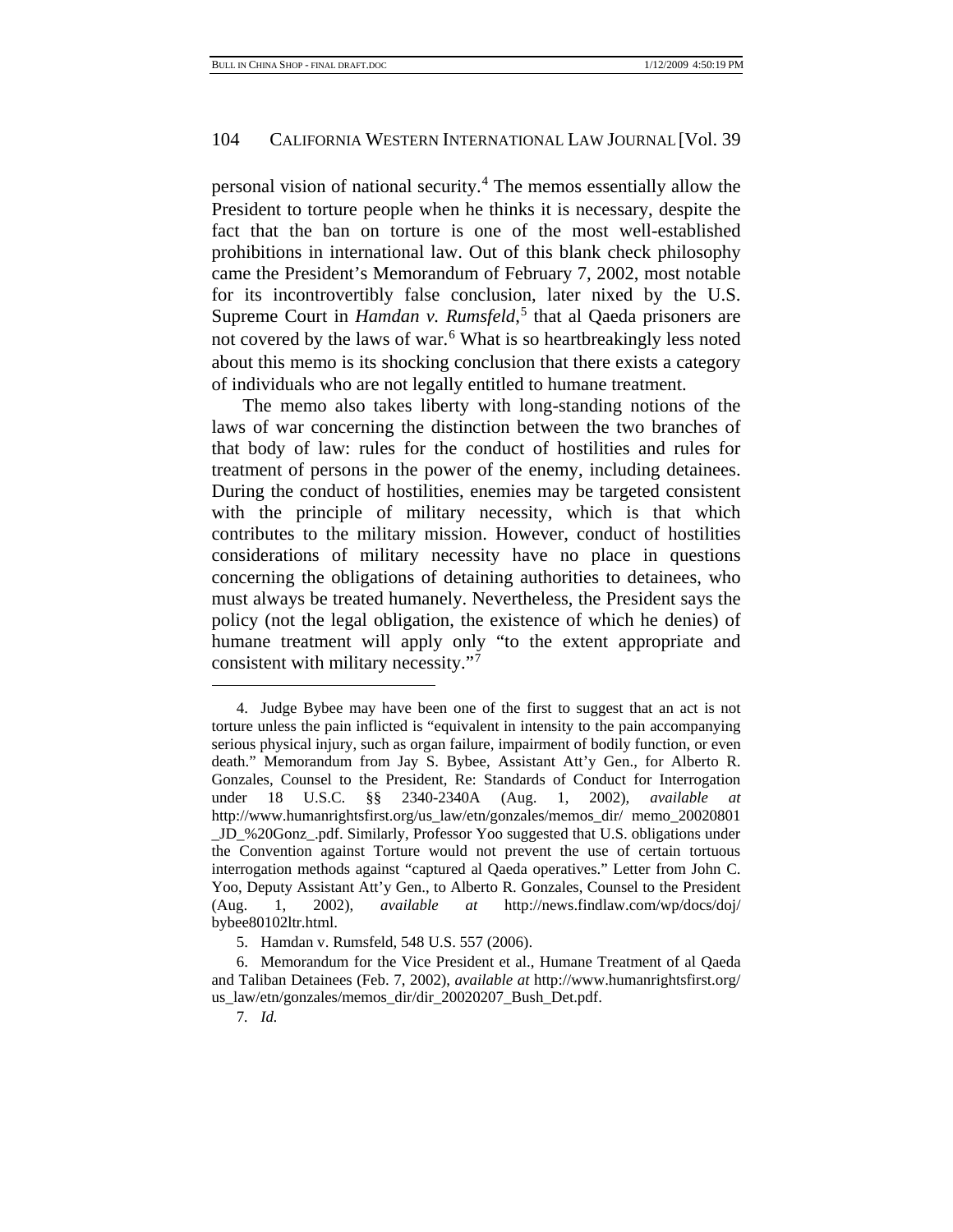# 2008] "WAR ON TERROR" AND INT'L LAW IN THE U.S. 105

If you do not think these claims are so disturbing, then wait until you hear why the United States is throwing international law overboard. It is not in defense of national security. Early on in the Afghanistan war, the United States became frustrated at how little actionable intelligence it received on the Taliban and especially, on al Qaeda. No wonder, given the reliance on technology in both the fighting and intelligence-gathering effort and the lack of human penetration into the places where information lay.

Consequently, the pressure for good information was ratcheted up in the realm of detention. Two tragically misbegotten tactics that were guaranteed to backfire emerged as a result of this pressure. First, the United States effectively decided to outsource the decision of whom to detain to the many-factioned Afghan population. By littering the countryside with leaflets offering huge bounties for the capture of "Al-Qaida and Taliban murderers," the United States assured that it would be provided with large numbers of innocents turned in purely for financial gain. $8$ 

<span id="page-4-0"></span><sup>8</sup>*. See* Mark Denbeaux et al., *Report on Guantanamo Detainees: A Profile of 517 Detainees Through Analysis of Department of Defense Data* 23-25 (2006), *available at* http://law.shu.edu/news/guantanamo\_report\_final\_2\_08\_06.pdf.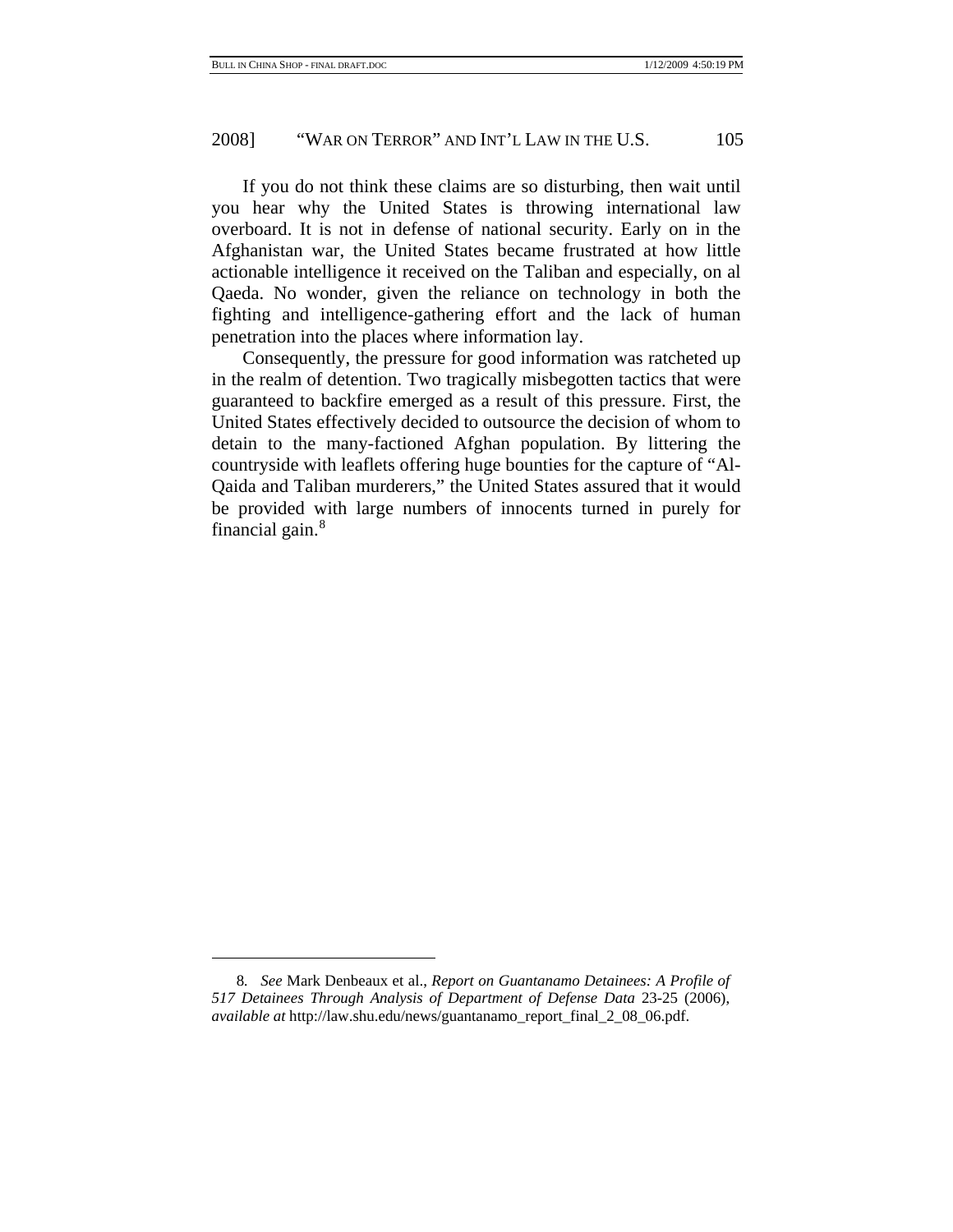$1712602$ 

106 CALIFORNIA WESTERN INTERNATIONAL LAW JOURNAL [Vol. 39

# Psychological Operations (PsyOp)

Leaflet No. TF11-RP09-1



# FRONT

"Get wealth and power beyond your dreams. Help the Anti-Taliban Gorces rid Afghanistan of murderers and terrorists"

YOU CAN RECEIVE MILLIONS OF DOLLARS FOR HELPING THE ANTI-TAILBAN FORCE CATCH AL-QAIDA AND TALIBAN MURDERERS THIS IS ENOUGH MONEY TO TAKE CARE OF YOUR FAMILY, YOUR VILLAGE, YOUR TRIBE FOR THE REST OF YOUR LIFE -PAY FOR LIVESTOCK AND DOCTORS AND SCHOOL BOOKS AND HOUSING FOR ALL YOUR PEOPLE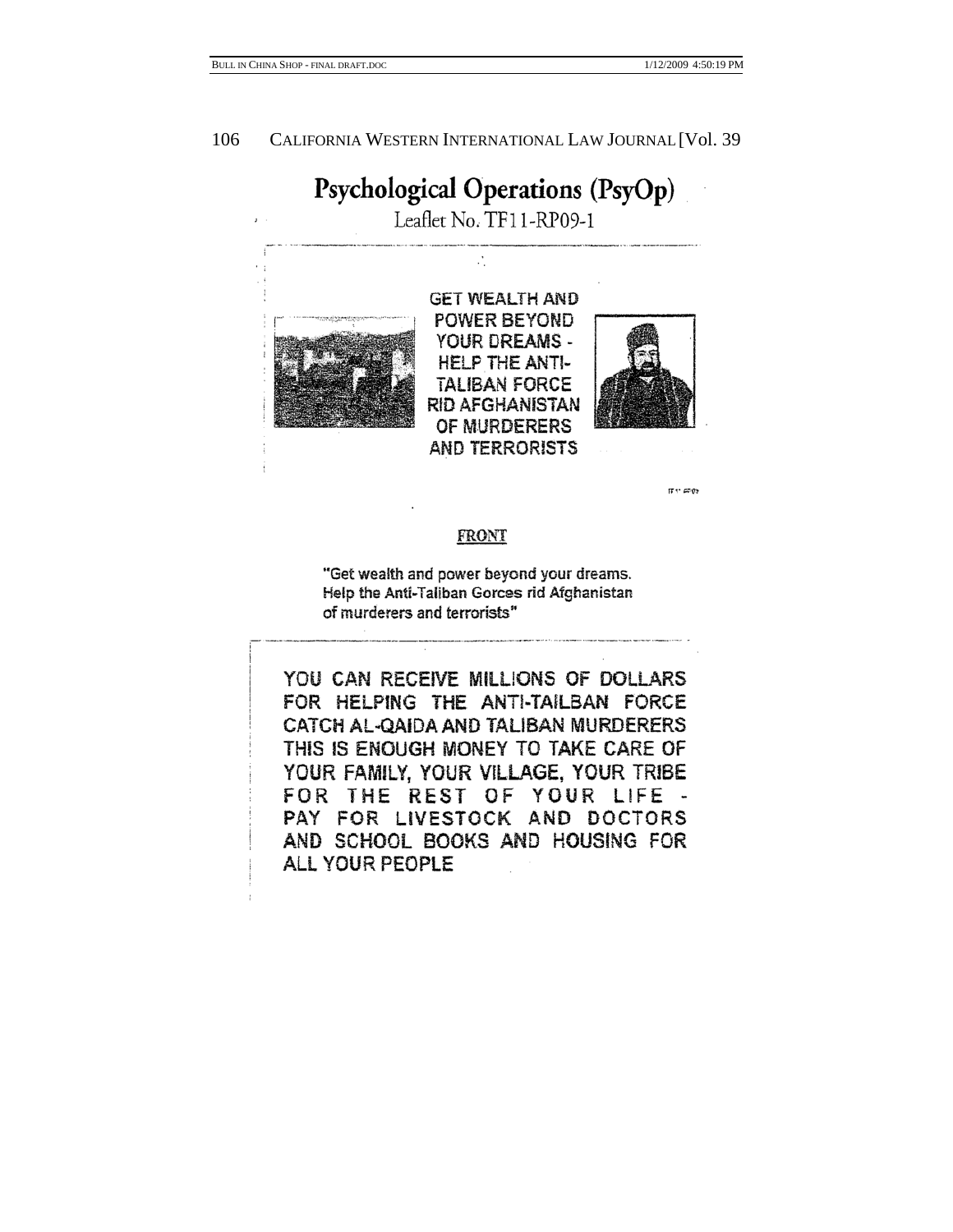# 2008] "WAR ON TERROR" AND INT'L LAW IN THE U.S. 107

This, in turn, resulted in the detention of large numbers of persons with little or no intelligence value. For obvious reasons, interrogations of this population proved frustrating. But rather than conclude that further interrogations would reap diminishing returns, detaining authorities decided to increase the pressure on detainees to talk. Thus began the second misbegotten tactic: the move to "enhanced interrogation techniques"—a euphemism for torture.<sup>[10](#page-6-1)</sup>

At this point, there should no longer be any need to prove that detainees were systematically tortured, despite the President's hollow mantra that "we do not torture."<sup>[11](#page-6-2)</sup> However, denials of abuse persist. Several administration supporters have made the obligatory half-day personal visit to Guantanamo in their "investigation" of alleged abuses and pronounced the conditions there as humane.<sup>12</sup> For this reason, it remains necessary to recount the evidence. Here is an account of detainee treatment at Guantanamo from an FBI agent:

On a couple of occasions, I entered interview rooms to find a detainee chained hand and foot in a fetal position to the floor, with no chair, food, or water. Most times they had urinated or defecated on themselves, and had been left there for 18, 24 hours or more. On one occasion, the air conditioning had been turned down so far and the temperature was so cold in the room that the barefooted detainee was shaking with cold. When I asked the MP's what was

<span id="page-6-0"></span><sup>9</sup>*. See id.* at 21-22. For example, many Chinese Uighur detainees have been cleared for release from Guantanamo, following the government's failure to provide any evidence of their connection to the Taliban, al Qaeda, or any entity hostile to the United States. *Id.*; *see also* William Glaberson, *Judge Orders 17 Detainees at Guantánamo Freed*, N.Y. TIMES, Oct. 8, 2008, *available at* http://www.nytimes.com/2008/10/08/washington/08detain.html. These Uighur men are reported to have been sold into detention by bounty-seekers for \$5000 per head. *The 7:30 Report: Chinese Muslims Stuck in Guantanamo Limbo* (Australian Broadcasting Corp. broadcast Jan. 17, 2006), *available at* http://www.abc.net.au/7.30/content/2006/s1549632.htm.

<span id="page-6-1"></span><sup>10</sup>*. See, e.g.*, *Hearing on Annual Worldwide Threat Assessment Before the Senate Select Committee on Intelligence*, 110th Cong. 24 (2008) (statement of General Michael Hayden, Director, Central Intelligence Agency), *available at* http://www.dni.gov/testimonies/20080205\_transcript.pdf.

<span id="page-6-2"></span><sup>11</sup>*. Bush: 'We Do Not Torture' Terror Suspects*, MSNBC, Nov. 7, 2005, http://www.msnbc.msn.com/id/9956644.

<span id="page-6-3"></span><sup>12.</sup> David D. Kirkpatrick, *Senators Laud Treatment of Detainees in Guantánamo*, N.Y. TIMES, June 28, 2005, *available at* http://www.nytimes.com/2005/06/28/politics/28gitmo.html.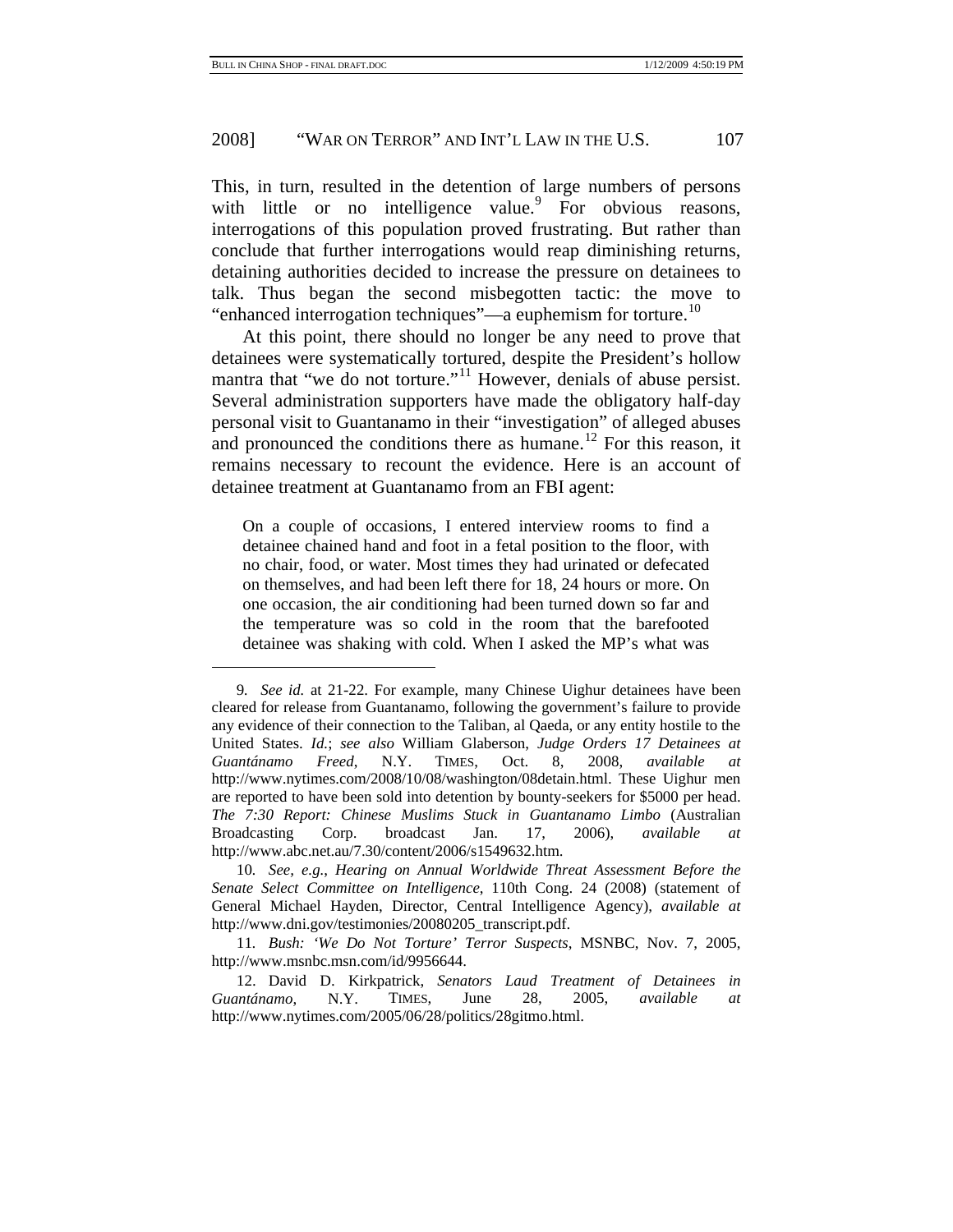#### 108 CALIFORNIA WESTERN INTERNATIONAL LAW JOURNAL [Vol. 39

going on, I was told that interrogators from the day prior had ordered this treatment, and the detainee was not to be moved. On another occasion, the A/C had been turned off, making the temperature in the unventilated room probably well over 100 degrees. The detainee was almost unconscious on the floor, with a pile of hair next to him. He had apparently been literally pulling his own hair out throughout the night. On another occasion, not only was the temperature unbearably hot, but extremely loud rap music was being played in the room, and had been since the day before, with the detainee chained hand and foot in the fetal position on the tile floor.<sup>[13](#page-7-0)</sup>

Getting no information or bad information and making enemies of the very people the United States needed to befriend were not the only consequence of these practices. A number of CIA interrogators became increasingly concerned about the risk of following orders to commit war crimes.<sup>14</sup> These interrogators were rightly concerned that their conduct could subject them to prosecution, either during this administration as scapegoats, or in the future. Absent legal cover, the interrogators made their fears known and balked at torture.

The solution to this problem was obvious: issue legal memos from the Department of Justice confirming the President's authority to order torture. The purpose of these memos was not to justify an effective program, or even an ineffective program, but rather, to provide legal cover for worried interrogators. "If DOJ says it's legal, then even if they are wrong, I'm not guilty of a war crime since I have

<span id="page-7-0"></span><sup>13.</sup> CENTER FOR THE STUDIES OF HUMAN RIGHTS IN THE AMERICAS, TESTIMONIES OF FBI AGENTS 3, http://humanrights.ucdavis.edu/projects/theguantanamo-testimonials-project/testimonies/testimonies-of-fbi-agents/. "In response to a Freedom of Information Act request filed by the American Civil Liberties Union (ACLU) on October 7, 2003, the United States Government released documents detailing abuse of detainees held oversees. The documents filled more than 100,000 pages, many of them heavily redacted." *Id.*; *see also* Josh Meyer, *FBI Works to Bolster Cases on Al Qaeda*, L.A. TIMES, Oct. 21, 2007, at A1, available at http://articles.latimes.com/2007/oct/21/nation/na-terror21 ("'Those guys were using techniques that we didn't even want to be in the room for,' one senior federal law enforcement official said. 'The CIA determined they were going to torture people, and we made the decision not to be involved.'").

<span id="page-7-1"></span><sup>14.</sup> Joby Warrick, *CIA Tactics Endorsed in Secret Memos*, WASH. POST, Oct. 15, 2008, at A01, *available at* http://www.washingtonpost.com/wpdyn/content/article/2008/10/14/AR2008101403331.html.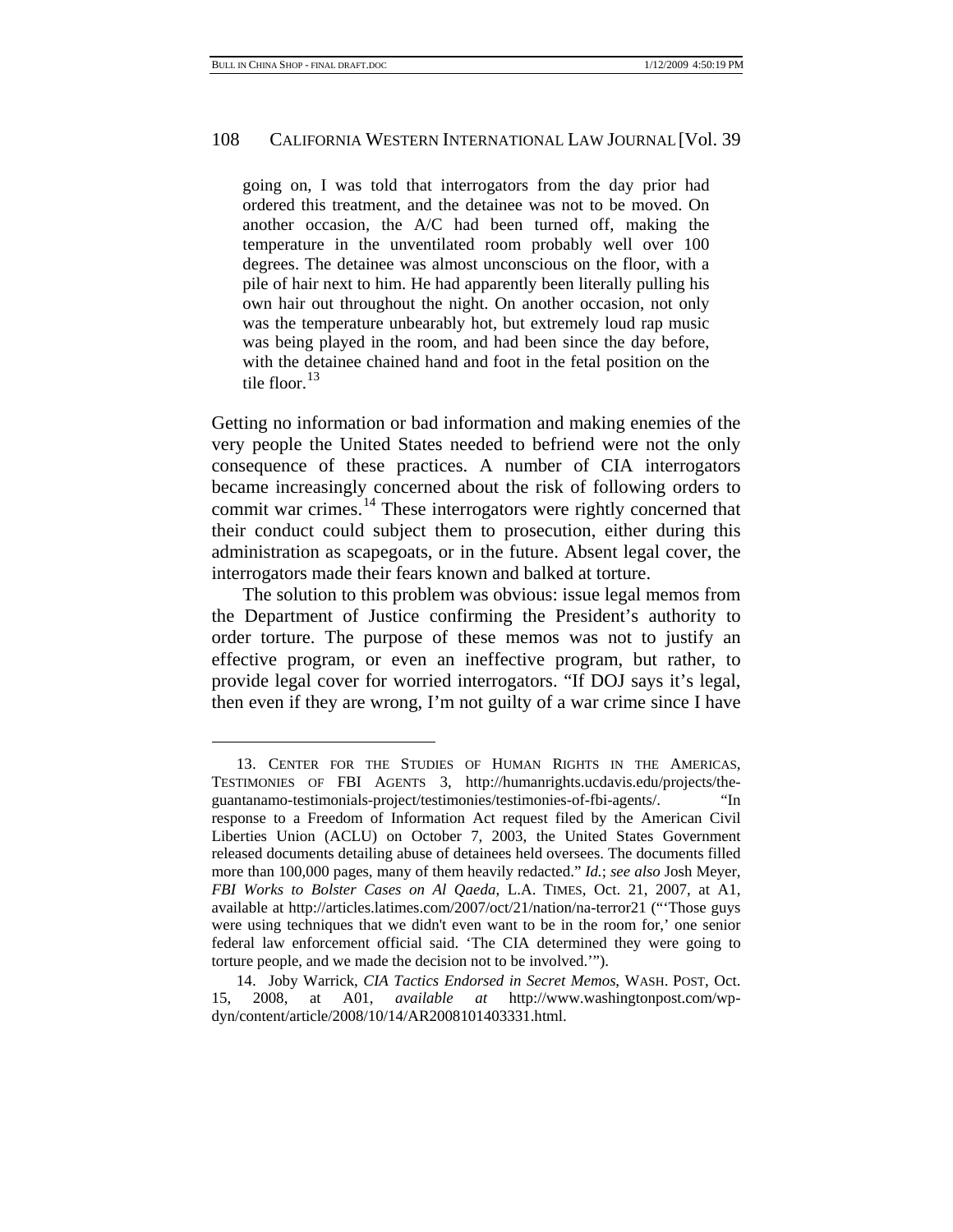the defense of justifiable reliance on legal advice." So if you read these memos and react with a "This is shocking! How can they say this?" you have missed the point. The authors' mission was accomplished, not by being correct, but simply by being.

The President's February 7, 2002 memo provided interrogators a second layer of insurance by denying application of the Geneva Conventions to the detainees.<sup>15</sup> The U.S. War Crimes Act generally applies only to violations against persons protected by the Geneva Conventions.[16](#page-8-1) Thus, if the victims are not protected by the Conventions, then the perpetrators are not guilty of war crimes, even if their techniques amount to torture! It is that simple.

Are these the sullen musings of a human rights advocate trying to attribute the worst possible motives to our leaders on mere speculation? No. Denying application of the Conventions to Guantanamo detainees in order to shield U.S. interrogators from war crimes liability is an unabashedly explicit motive, articulated in the advice given to the President just prior to the issuance of his February  $7$  memo.<sup>[17](#page-8-2)</sup>

This is the purpose of the torture memos. This is the imperative for which 50 years of commitment to international human rights, 150 years of commitment to the international laws of war, and 200 years of commitment to the constitutional balance of powers were cast aside. The United States must retreat from the attractive nuisance that Mencken warned of: embracing simple solutions to complex problems. It is true that al Qaeda detainees are not entitled to Prisoner of War (POW) status and it may be the case that Taliban detainees are

<span id="page-8-0"></span><sup>15.</sup> Memorandum for the Vice President et al., *supra* note 6 ("[N]one of the provisions of Geneva apply to our conflict with al Qaeda in Afghanistan or elsewhere throughout the world . . . .").

<sup>16. 18</sup> U.S.C. § 2441(d) (2006).

<span id="page-8-2"></span><span id="page-8-1"></span><sup>17</sup>*. See, e.g.*, Letter from John Ashcroft, Att'y Gen., to President George W. Bush (Feb. 1, 2002), *available at* http://news.findlaw.com/hdocs/docs/torture/jash20102ltr.html ("Thus, a Presidential determination against treaty applicability would provide the highest assurance that no court would subsequently entertain charges that American military officers, intelligence officials, or law enforcement officials violated Geneva Convention rules relating to field conduct, detention conduct or interrogation of detainees. The War Crimes Act of 1996 makes violation of parts of the Geneva Convention a crime in the United States.").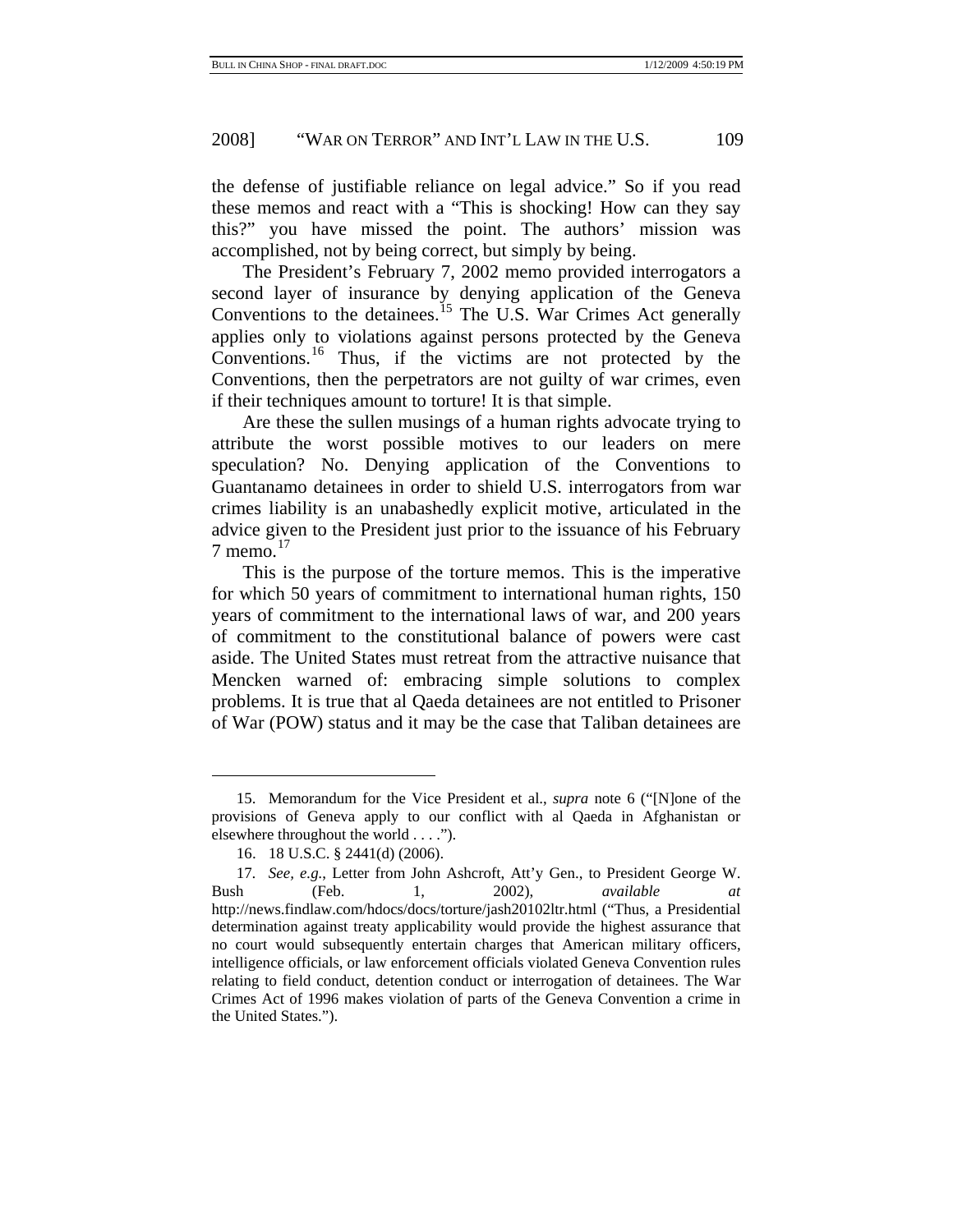#### 110 CALIFORNIA WESTERN INTERNATIONAL LAW JOURNAL [Vol. 39

also not entitled to POW status.<sup>18</sup> But that is a far stretch from the government's assertions that none of the laws of war or rules of human rights law apply to them.

In fact, there are three applicable and overlapping legal frameworks: IHL, international human rights law, and domestic law. All three legal frameworks apply to some extent in armed conflict. Within IHL, there is one set of rules for international armed conflict (IAC) and another, less comprehensive set for non-international armed conflict  $(NIAC)$ .<sup>19</sup> Consequently, there is greater application of human rights and domestic law in NIAC than in IAC situations. In non-armed conflict, IHL does not apply—only international human rights and domestic law apply.

<span id="page-9-0"></span><sup>18.</sup> See Geneva Convention Relative to the Treatment of Prisoners of War art. 4, Aug. 12, 1949, 6 U.S.T. 3116, 75 U.N.T.S. 135 for the criteria for POW status.

<span id="page-9-1"></span><sup>19.</sup> Common Article 2 of the four Geneva Conventions (so-called because it is found in all four Conventions) governs international armed conflict - armed conflict between two or more parties to the Conventions. Geneva Convention for the Amelioration of the Condition of the Wounded and Sick in the Armed Forces in the Field art. 2, Aug. 12, 1949, 6 U.S.T. 3114, 75 U.N.T.S. 31 [hereinafter First Geneva Convention]; Geneva Convention for the Amelioration of the Condition of Wounded, Sick and Shipwrecked Members of the Armed Forces at Sea art. 2, Aug. 12, 1949, 6 U.S.T. 3217, 75 U.N.T.S. 85 [hereinafter Second Geneva Convention]; Geneva Convention Relative to the Treatment of Prisoners of war art. 2, Aug. 12, 1949, 6 U.S.T. 3316, 75 U.N.T.S. 135 [hereinafter Third Geneva Convention]; Geneva Convention Relative to the Protection of Civilian Persons in Time of War art. 2, Aug. 12, 1949, 6 U.S.T. 3516, 75 U.N.T.S. 287 [hereinafter Fourth Geneva Convention]. Only one article, Common Article 3, addresses NIAC. First Geneva Convention, *supra*, at art. 3; Second Geneva Convention, *supra*, at art. 3; Third Geneva Convention, *supra*, at art. 3; Fourth Geneva Convention, *supra*, at art. 3. *See also* Protocol Additional to the Geneva Conventions of 12 August 1949, and relating to the Protection of Victims of International Armed Conflicts, *adopted* June 8, 1977, 16 I.L.M. 1391 (1977) (*entered into force* Dec. 7, 1979) [hereinafter Protocol I] (comprised of 102 articles and two annexes); Protocol Additional to the Geneva Conventions of 12 August 1949, and relating to the Protection of Victims of Non-International Armed Conflicts, *adopted* June 8, 1977, 16 I.L.M. 1442, 1125 U.N.T.S. 609 (1977) (*entered into force* Dec. 7, 1978) [hereinafter Protocol II] (comprised of twenty-eight articles and no annexes). "Although the U.S. is not party to Additional Protocol I, important segments of the Additional Protocol are widely regarded as customary international law." Gabor Rona, *Legal Issues in the 'War on Terrorism' – Reflecting on the Conversation between Silja N.U. Voneky and John Bellinger*, 9 GERMAN L.J. 711, 729 n.69 (2008), *available at* http://www.germanlaw journal.com/print.php?id=963.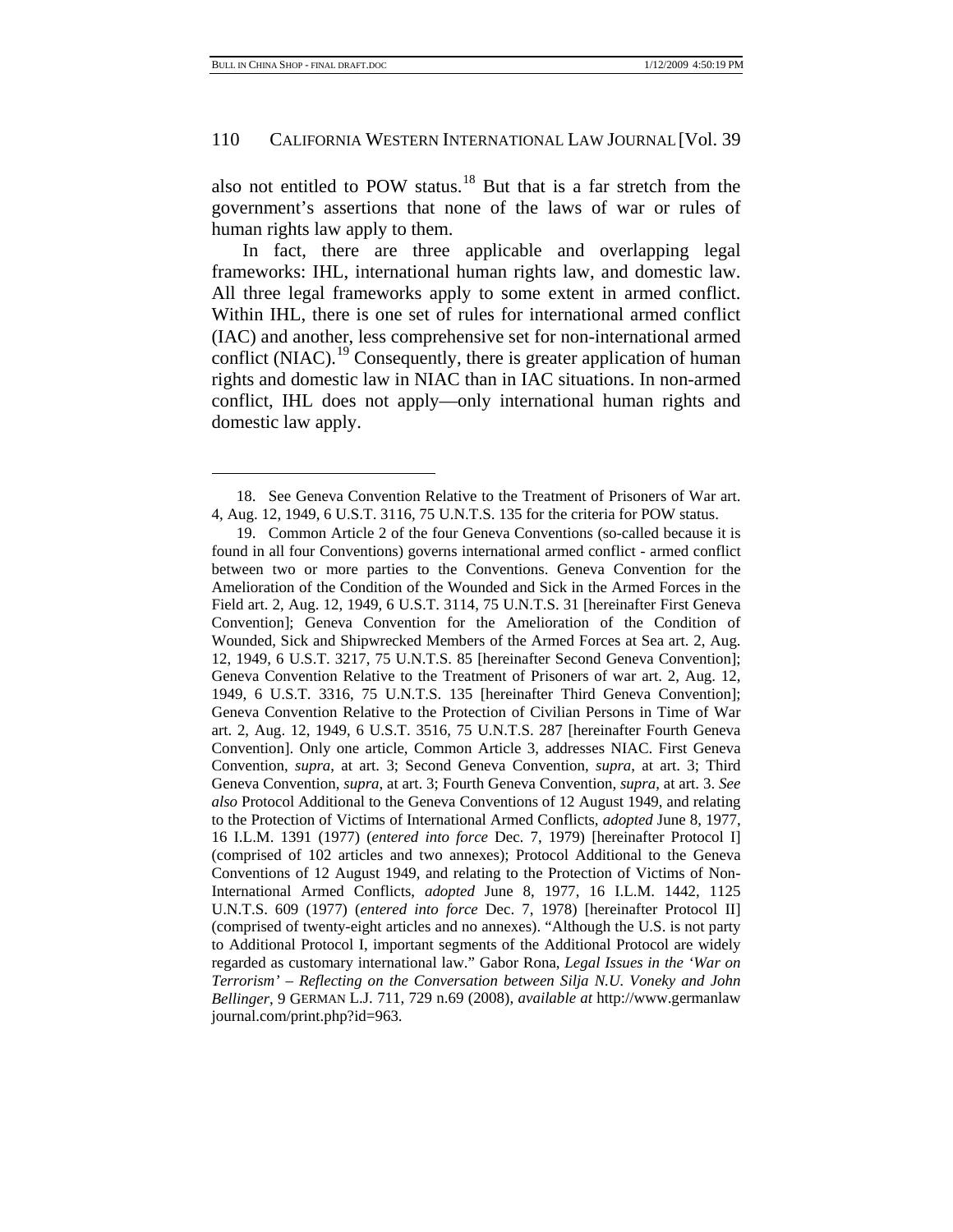# 2008] "WAR ON TERROR" AND INT'L LAW IN THE U.S. 111

"War on terror" detainees must be properly qualified into these categories to determine what rights they have to challenge detention and whether they are to face trials. But to determine what kind of treatment they are entitled to, detainees do not need to be pigeonholed at all. The legal frameworks are unanimous: all detainees are entitled to be treated humanely and no one falls between the cracks because there are no cracks. To get its way with detainees, the United States has run roughshod over the delicate fabric of international law. The United States claims the prerogatives of the laws of war even when it is not war, as evidenced by its literal use of the term "war on terror" and overly broad definition of "enemy combatant."<sup>[20](#page-10-0)</sup>

As stated in the President's memo, when the United States is at war, it claims the detainees are not covered by the law even though they are. $^{21}$  $^{21}$  $^{21}$  The United States also stakes out a lonely position that human rights law does not apply to its actions abroad.<sup>[22](#page-10-2)</sup> The extraterritorial application of human rights obligations is accepted by a broad spectrum and an overwhelming majority of international jurisprudence and scholarship.<sup>23</sup> By ignoring the weight of

21. Memorandum for the Vice President et al., *supra* note 6.

<span id="page-10-3"></span>23. Protocol II to the Geneva Conventions recognizes the applicability of international human rights law in armed conflict: "Recalling furthermore that international instruments relating to human rights offer a basic protection to the

<span id="page-10-0"></span><sup>20.</sup> United States District Judge Joyce Hens Green questions whether the term enemy combatant "cover[s] (and thus, permit[s] detention of) a little old lady in Switzerland who writes checks to what she thinks is a charity that helps orphans in Afghanistan but really is a front to finance al-Qaeda activities." Rona, *supra* note 19, at 727 (citing *In re* Guantanamo Detainee Cases, 355 F. Supp. 2d 443, 475 (D.C. Cir. 2005). "'She could,' replied Deputy Associate Attorney General Brian Boyle. 'Someone's intention is clearly not a factor that would disable detention.'" *Id.* (citing *Government Argues for Holding Detainees*, MSNBC.COM, Dec. 1, 2004, http://www.msnbc.msn.com/id/6631668/). "Judge Green objected to such an expansive definition of enemy combatant which includes 'individuals who never committed a belligerent act or who never directly supported hostilities against the U.S. or its allies.'" *Id.* (citing *In re* Guantanamo Detainee Cases, 355 F. Supp. 2d 443, 475 (D.C. Cir. 2005)).

<span id="page-10-2"></span><span id="page-10-1"></span><sup>22</sup>*. See, e.g.*, Human Rights Comm., *Concluding Observations of the Human Rights Committee: United States of America*, ¶ 284, U.N. Doc. CCPR/C/79/Add.50, A/50/40 (Apr. 6, 1995). "The Committee does not share the view expressed by the Government that the Covenant lacks extraterritorial reach under all circumstances. Such a view is contrary to the consistent interpretation of the Committee on this subject, that, in special circumstances, persons may fall under the subject-matter jurisdiction of a State party even when outside that State's territory." *Id.*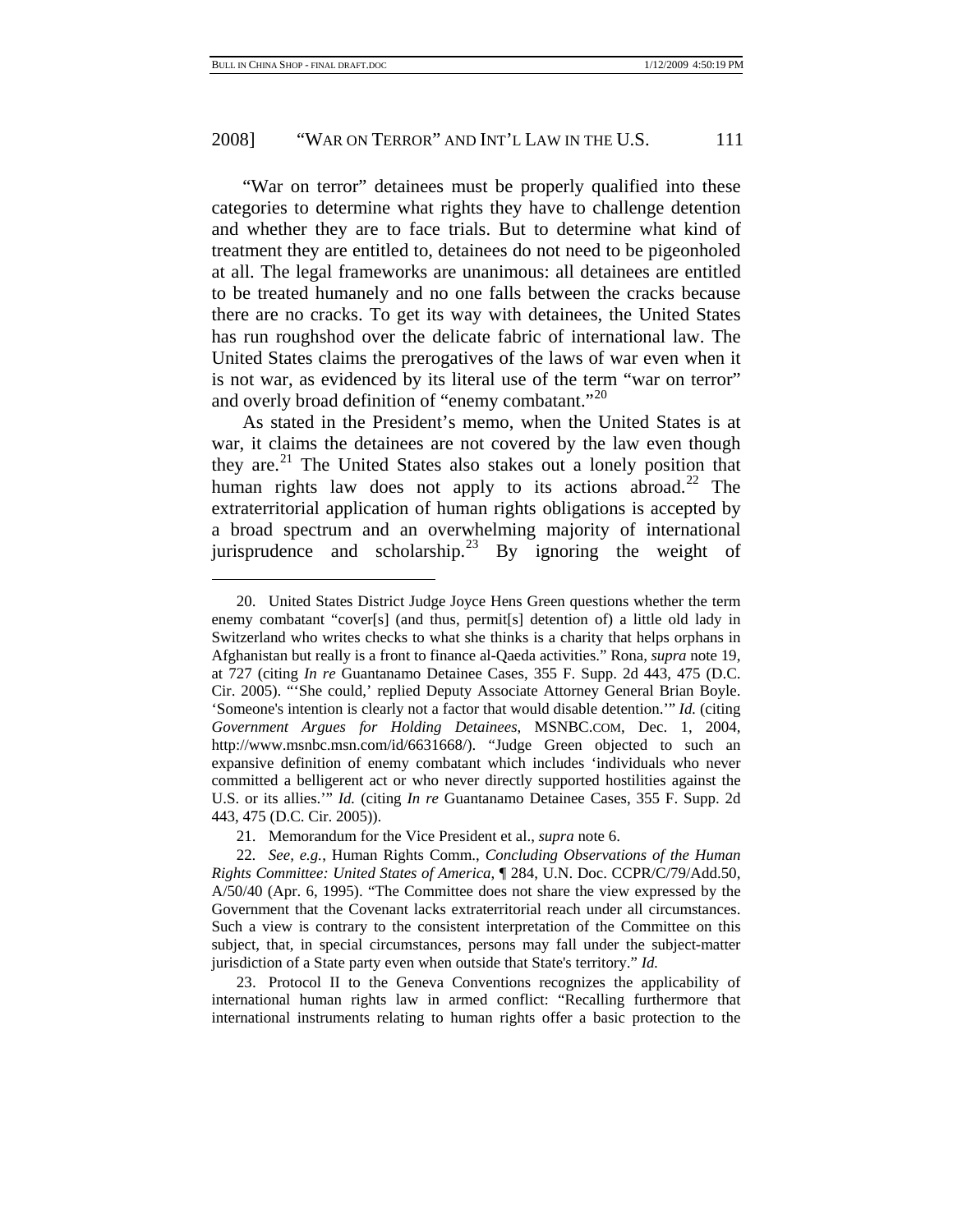#### 112 CALIFORNIA WESTERN INTERNATIONAL LAW JOURNAL [Vol. 39

international authority, actions such as enforced disappearance of persons into secret CIA detention camps and extrajudicial rendition of such individuals to countries notorious for torture become legal in the U.S. lexicon of international law. Human rights advocates welcomed the *Hamdan* Court's conclusion that Common Article 3 (CA 3) of the Geneva Conventions (so-called because it is found in all four Geneva Conventions) $^{24}$  $^{24}$  $^{24}$  requires humane treatment of detainees and did indeed apply to all al Qaeda detainees.<sup>[25](#page-11-1)</sup> It would have been better had the court added that human rights treaty obligations, namely the International Covenant on Civil and Political Rights<sup>26</sup> and the Torture Convention, $^{27}$  require no less, thus ending the pretense that human rights law does not apply in war or beyond U.S. borders.

But even had the Court done so, the United States has a ready-towear fall back position. Whether or not human rights law applies, and

human person . . . ." Protocol II, *supra* note 19, at preamble. Similarly, several international authorities on human rights support the continued application of human rights law in armed conflict: these include the International Court of Justice, the Human Rights Committee, the Committee on Economic, Social, and Cultural Rights, the International Criminal Tribunal for the former Yugoslavia, and the Inter-American Commission on Human Rights. *See* Legality of the Threat or Use of Nuclear Weapons, Advisory Opinion, 1996 I.C.J. 226 (July 8); Legal Consequences of the Construction of a Wall in the Occupied Palestinian Territory, Advisory Opinion, 2004 I.C.J. 136 (July 9); U.N. Human Rights Comm., *General Comment No. 29: States of Emergency (Article 4)*, ¶3, U.N. Doc. CCPR/C/21/Rev.1/Add.11 (Aug. 31, 2001); U.N. Human Rights Comm., *General Comment No. 31: The Nature of the General Legal Obligation Imposed on States Parties to the Covenant*, U.N. Doc. CCPR/C/21/Rev.1/Add.13 (Mar. 29, 2004); U.N. Econ. & Soc. Council, *Concluding Observations of the Committee on Economic, Social and Cultural Rights: Israel*, E/C.12/1/Add.69 (Aug. 31, 2001); Prosecutor v. Furundzija, Case No. IT-95-17/1-T, Judgement, ¶ 183 (Dec. 10, 1998); Coard v. United States*,* Case 10.951, Inter-Am. C.H.R., Report No. 109/99, OEA/Ser.L./V/II.106, doc. 6 rev. ¶ 38 (1999).

<span id="page-11-0"></span><sup>24.</sup> First Geneva Convention, *supra* note 19, at art 3; Second Geneva Convention, *supra* note 19, at art. 3; Third Geneva Convention, *supra* note 19, at art. 3; Fourth Geneva Convention, *supra* note 19, at art. 3.

<sup>25.</sup> Hamdan v. Rumsfeld, 548 U.S. 557, 629-32 (2006)*.*

<span id="page-11-2"></span><span id="page-11-1"></span><sup>26.</sup> International Covenant on Civil and Political Rights, G.A. Res. 2200A (XXI), at 52, U.N. GAOR, 21st Sess., Supp. No. 16, U.N. Doc. A/6316 (Dec. 16, 1966).

<span id="page-11-3"></span><sup>27.</sup> Convention Against Torture and Other Cruel, Inhuman or Degrading Treatment or Punishment, G.A. Res. 39/46, Annex, U.N. Doc. A/39/51 (Dec. 10, 1984).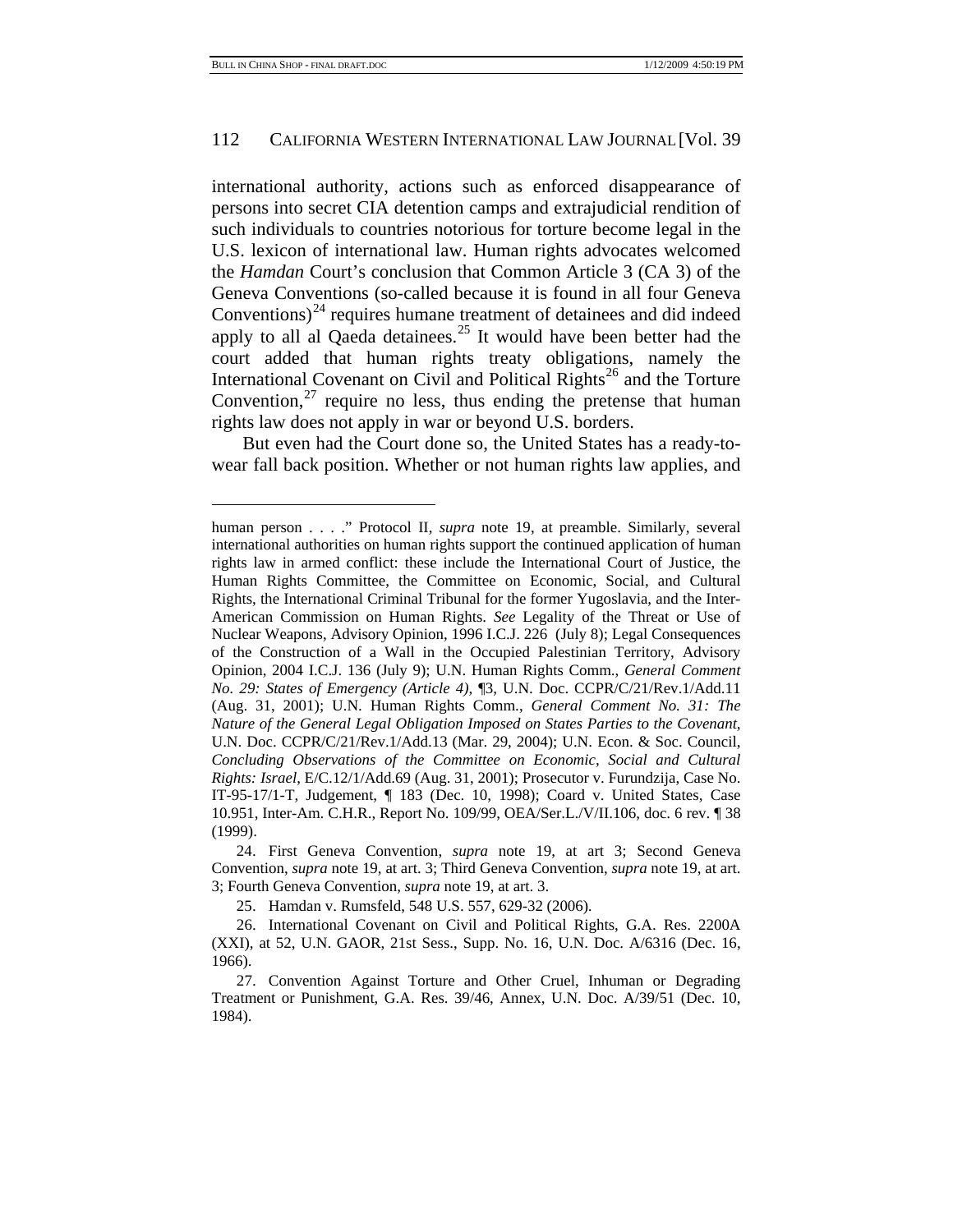# 2008] "WAR ON TERROR" AND INT'L LAW IN THE U.S. 113

even though CA 3 has been deemed to apply, the CIA's so-called "enhanced interrogation techniques," including waterboarding, short shackling, extreme temperatures, sensory deprivation, isolation, use of dogs, and sleep deprivation, are all legal, according to official U.S. doctrine. These techniques are legal because cruel, inhuman, and degrading treatment (CID) that falls short of torture (as these methods do, according to administration doctrine) is understood to encompass only conduct that violates the Fifth, Eighth, and Fourteenth Amendments.<sup>[28](#page-12-0)</sup>

Well, what is wrong with that? What is wrong is that the Fourteenth Amendment has no application to the conduct of federal authorities; the Eighth Amendment has no application to abuse that is not "punishment" (as in being sentenced to a whipping following a criminal conviction); and the Fifth Amendment prohibition against abuse of detainees is fluid, triggered only by conduct that "shocks the conscience."<sup>29</sup> The government may assert that although pumping a

"Obviously, [in the government's view] interrogation of detainees is justifiable by a

<span id="page-12-0"></span><sup>28.</sup> The Torture Convention prohibits both torture and "other acts of cruel, inhuman or degrading treatment or punishment which do not amount to torture." *Id.* at part 1, art. 16. The United States made a reservation when ratifying the Torture Convention, stating that it understood the phrase "cruel, inhuman or degrading treatment or punishment" to mean conduct prohibited by the Fifth, Eighth, and Fourteenth Amendments. Office of the High Commissioner for Human Rights, Committee Against Torture: Declarations and Reservations, http://www.unhchr.ch/html/menu2/ 6/cat/treaties/convention-reserv.htm.

<span id="page-12-1"></span><sup>29.</sup> The Eighth Amendment bans cruel and unusual punishment. U.S. CONST. amend. VIII. The Fifth Amendment, as interpreted by the Supreme Court in *Rochin v. California*, bans official conduct that "shocks the conscience." 342 U.S. 165, 172 (1953). The Fourteenth Amendment applies these two Amendments to the states. U.S. CONST. amend. XIV. Professor David Luban explains that "[The Justice Department's Office of Legal Counsel] loopholed this definition of CID in two ways. First, it seized on the fact that the [Supreme] Court has held that the Fifth and Eighth Amendments apply only within U.S. territory. Ergo, nothing outside U.S. territory can possibly count as CID." Posting of David Luban to Balkinization, http://balkin.blogspot.com/2007/10/were-you-really-surprised.html (Oct. 5, 2007, 11:23 EST). The second loophole stems from the government's misguided interpretation of the Supreme Court's statement that the "shocks the conscience" standard applies to "'only the most egregious conduct,' such as 'conduct intended to injure in some way unjustifiable by any government interest. . . .'" *Id.* (citing to Letter from William E. Moschella, Assistant Att'y Gen., to Patrick J. Leahy, U.S. Senator (Apr. 4, 2005), *available at* http://www.scotusblog.com/movabletype/ archives/CAT%20Article%2016.Leahy-Feinstein-Feingold%20Letters.pdf).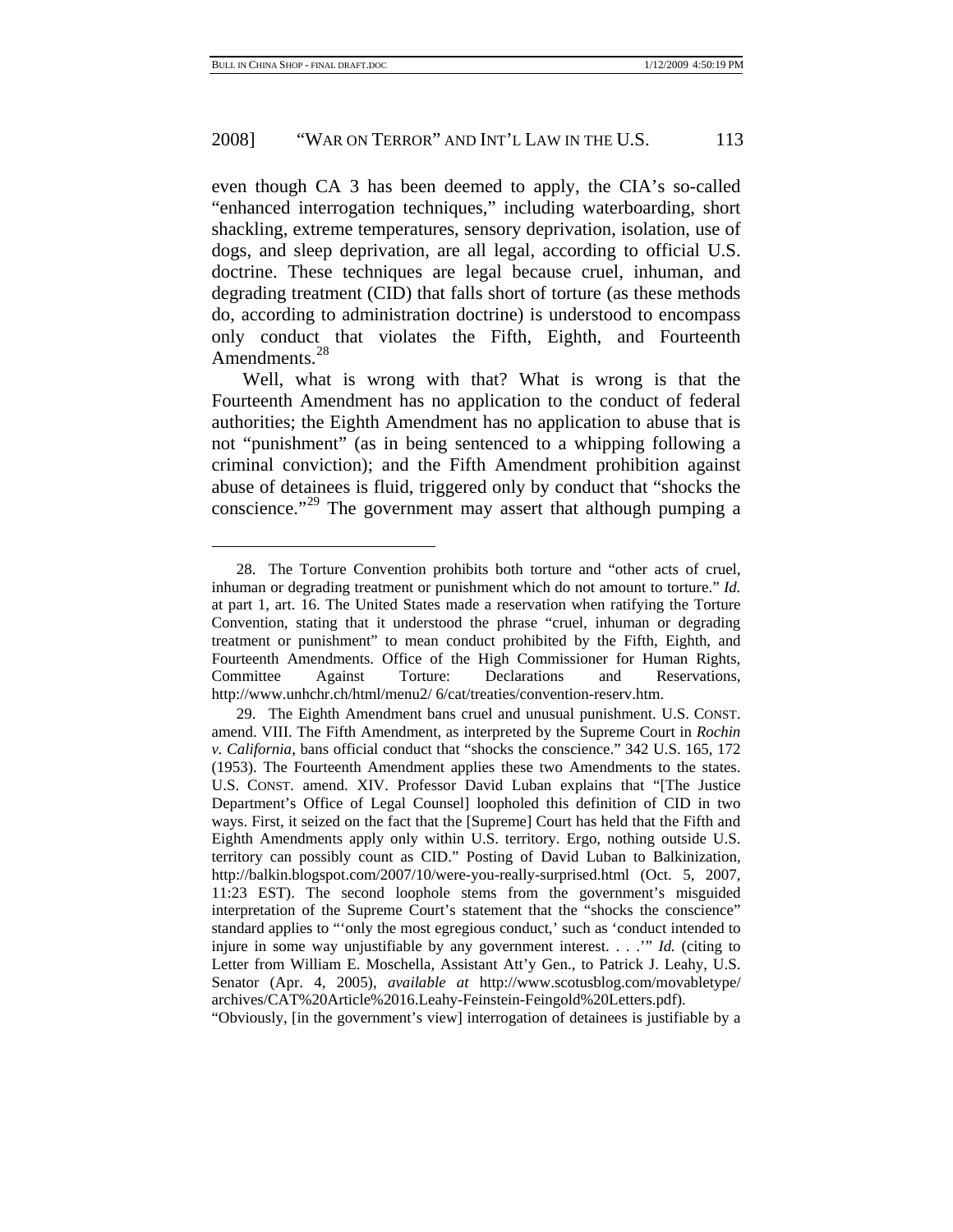# 114 CALIFORNIA WESTERN INTERNATIONAL LAW JOURNAL [Vol. 39

drug suspect's stomach may shock the conscience,  $30$  none of its techniques shock the conscience when dealing with terrorist suspects. Thus, the "shocks the conscience" test becomes a hole that you can drive a CIA extraordinary rendition jet through and once again, after the administration's lawyers have had their go, words become divorced from their ordinary meaning. What appears to be white is in fact black.

#### THE RIGHT TO CHALLENGE DETENTION

Another area where the United States has abused both IHL and international human rights law is in connection with the right to challenge detention. The United States correctly asserts the right to detain combatants for the duration of hostilities. But the United States has used an overly-broad definition of enemy combatant to include many individuals within its power. In fact, the laws of war cover detention without charge or trial of either combatants or civilians, but only in the case of armed conflict between states (international armed conflict) and as to civilians, only those who pose a serious security risk. In NIAC, IHL does not detail rules for the right to detain.<sup>[31](#page-13-1)</sup> This is no accident. Fighters in NIAC do not enjoy a privilege of belligerency that applies to members of armed forces in wars between states. NIAC fighters are mere criminals under domestic law, and so, rules concerning their detention fall under domestic law, tempered by international human rights obligations. The United States recognizes

government interest. If so, it doesn't shock the conscience, doesn't violate the Fifth Amendment, and therefore doesn't count as cruel, inhuman or degrading." Posting of David Luban to Balkinization, *supra*.

<span id="page-13-0"></span><sup>30.</sup> The "shocks the conscience" test was articulated in *Rochin*, where the court held that forcibly and involuntarily pumping the stomach of a drug suspect "shocks the conscience." 342 U.S. 165, 172 (1953).

<span id="page-13-1"></span><sup>31.</sup> The Third and Fourth Geneva Conventions, which cover POWs and Civilians in international armed conflict, respectively, devote a large number of rules to detention, including without criminal charge or trial. Third Geneva Convention, *supra* note 19; Fourth Geneva Convention, *supra* note 19. The only provision of the Conventions applicable to NIAC, Common Article 3, makes no mention of detention. *See* First Geneva Convention, *supra* note 19, at art. 3; Second Geneva Convention, *supra* note 19, at art. 3; Third Geneva Convention, *supra* note 19, at art. 3; Fourth Geneva Convention, *supra* note 19, at art. 3.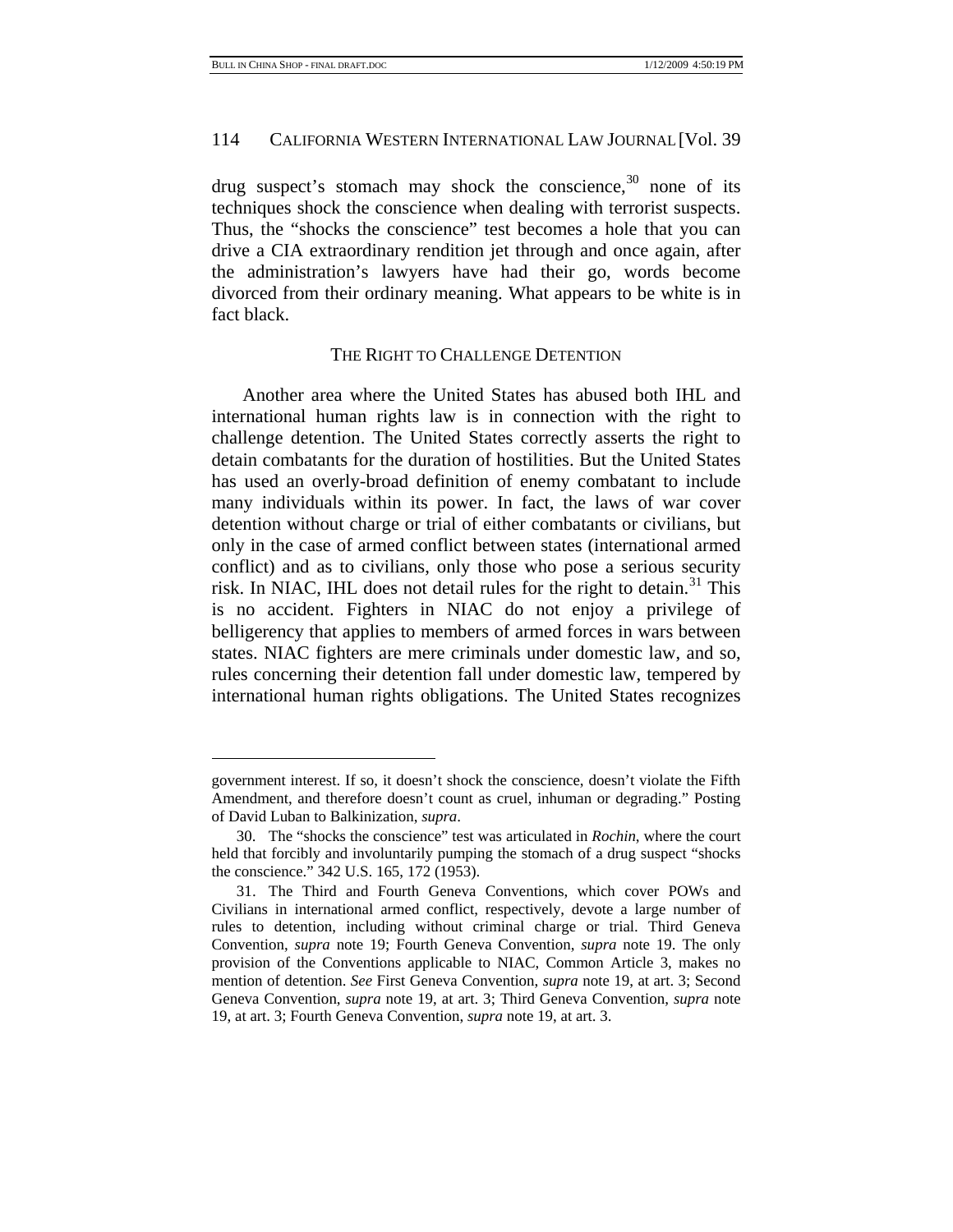no such distinctions, let alone the fact that not everything that is classified as part of the "war on terror" is governed by IHL.

After the Supreme Court in the *Hamdi* case expressed doubts about both the government's definition of persons who are detainable<sup>32</sup> and the process used to determine who to detain,  $33$  the Pentagon instituted combatant status review tribunals (CSRTs) at Guantanamo—a smoke screen designed to create a patina of due process, in the hope that it would insulate the government from a court-ordered remedy.<sup>[34](#page-14-2)</sup>

To further insulate this charade, the administration, which knew exactly what it was doing, and a compliant Congress, many of whose members arguably did not, arranged for the appearance of adequate judicial review through the Detainee Treatment Act  $(DTA)$ <sup>[35](#page-14-3)</sup>. The DTA purports to have suspended the statutory right of habeas corpus for detainees and instead it created an appeal procedure that limits judicial inquiry to whether the procedures in any particular case were consistent with the rules for CSRTs and the U.S. Constitution.<sup>[36](#page-14-4)</sup> We have already seen that the administration's concept of constitutional rights applicable to detainees is essentially devoid of content. In addition, no mention is made in the DTA of U.S. treaty obligations under the Geneva Conventions or the prohibitions against arbitrary detention contained in the International Covenant on Civil and Political Rights.<sup>[37](#page-14-5)</sup> Thus, the exchange in the Guantanamo Detainee Cases in which the detainee could not defend himself because the tribunal could not even tell him the name of the alleged member of al

<sup>32.</sup> Hamdi v. Rumsfeld*,* 542 U.S. 507, 516 (2004).

<sup>33</sup>*. Id.* at 537.

<span id="page-14-2"></span><span id="page-14-1"></span><span id="page-14-0"></span><sup>34.</sup> Detainees are given no meaningful opportunity to contest their designation, which is potentially based on coerced evidence and often based on secret evidence. *In re* Guantanamo Detainee Cases, 355 F. Supp. 2d 443, 468 (D.C. Cir. 2005). Such evidence is not only unavailable to the detainee, but may also be unknown to the hearing officers. For example, one detainee was denied access to the name of the al Qaeda member he was allegedly associated with, because the hearing officer did not even know the name. *Id.* at 469 ("Detainee: Give me his name. Tribunal President: I do not know.").

<span id="page-14-5"></span><span id="page-14-4"></span><span id="page-14-3"></span><sup>35.</sup> Detainee Treatment Act of 2005, Pub. L. No. 109-148, §§ 1001–1006, 119 Stat. 2680, 2739-45 (2005), *available at* http://thomas.loc.gov/cgibin/cpquery/T?&report=hr359&dbname=109&.

<sup>36</sup>*. Id.* § 1005, 119 Stat. at 2740-44.

<sup>37</sup>*. See id.*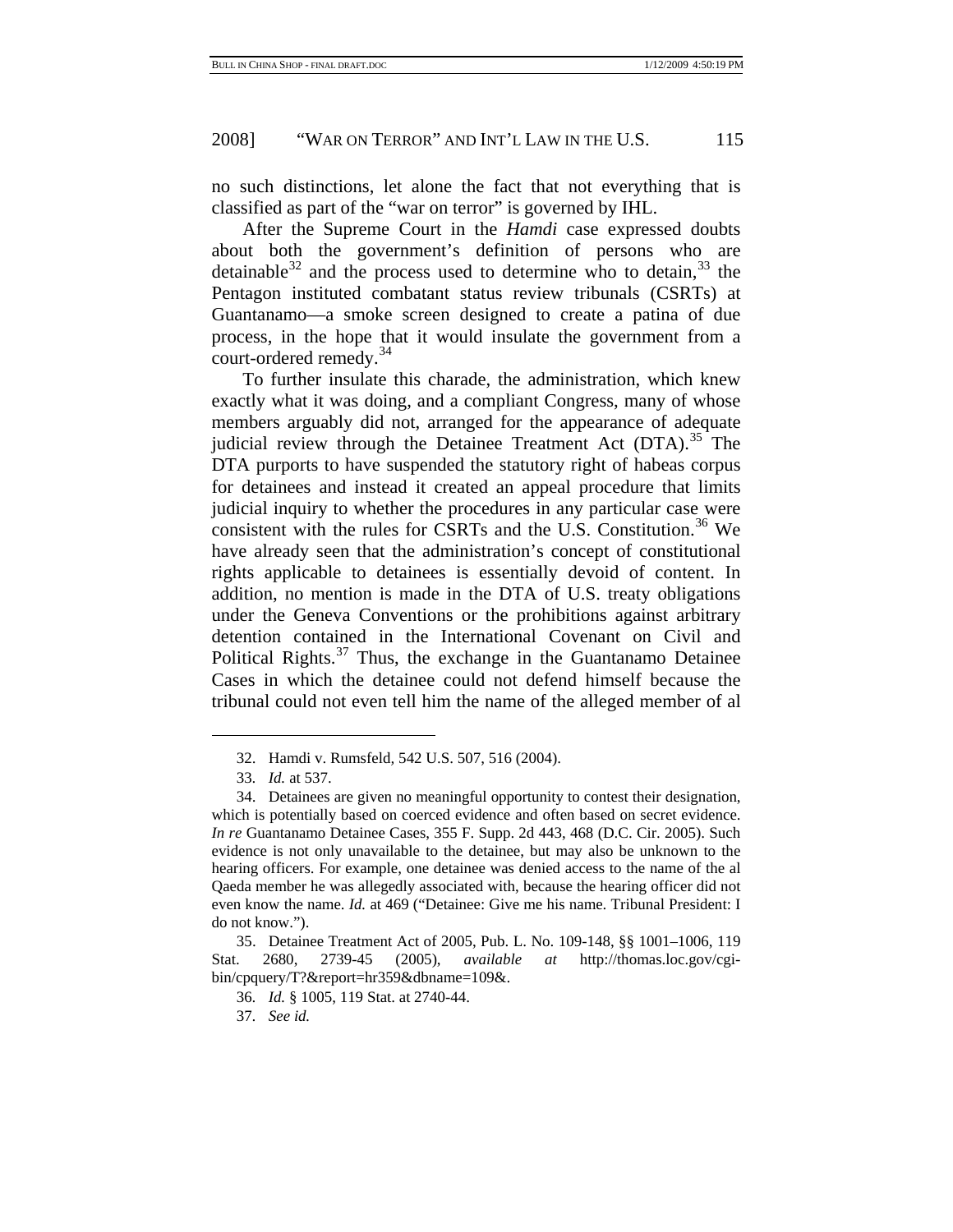Qaeda with whom he is alleged to have associated,  $38$  would raise no specter of reversible error under the DTA. The Supreme Court recently considered this sad state of affairs in the *Boumediene* case.[39](#page-15-1)

# THE RIGHT TO A FAIR TRIAL

Let us also talk about trials of detainees. You have probably already heard of the many ways that trials under the Military Commissions Act  $(MCA)^{40}$  are unfair, including the possible use of secret evidence, torture-based evidence, non-confrontable hearsay, and the plain fact that the entire process is not independent, but highly tainted by political and command influence. Colonel Morris Davis, the former Chief Prosecutor and former supporter of Military Commissions, explained that in September 2006, Deputy Defense Secretary Gordon England discussed with him the "'strategic political value'" in charging some of the prisoners before the midterm elections.<sup>[41](#page-15-3)</sup> "Similarly, in January 2007, Pentagon General Counsel William J. Haynes II . . . telephoned Davis to prod him to charge David Hicks, apparently as a political accommodation to the Australian Prime Minister."[42](#page-15-4) However, "[e]ven after Haynes was advised that this interference was improper, he again called Davis, suggesting that he charge other prisoners at the same time to avoid the impression that the charges were 'a political solution to the Hicks case."<sup>43</sup> But let me concentrate on something else.

<sup>38</sup>*. In re Guantanamo Detainee Cases*, 335 F. Supp. 2d at 469*.*

<span id="page-15-1"></span><span id="page-15-0"></span><sup>39.</sup> Boumediene v. Bush, 128 S. Ct. 2229 (2008). The Court held in this case that the Constitutional privilege of habeas corpus extends to a non-citizen, held beyond the territorial boundaries of the United States in a secure military prison over which the government has exclusive plenary control. *Id.* at 2262.

<span id="page-15-2"></span><sup>40.</sup> Military Commissions Act of 2006, Pub. L. No. 109-366, 120 Stat. 2600 (2006).

<span id="page-15-3"></span><sup>41.</sup> Josh White, *From Chief Prosecutor to Critic at Guantanamo*, WASH. POST, Apr. 29, 2008, at A01, *available at* http://www.washingtonpost.com/wpdyn/content/article/2008/04/28/AR2008042802982\_pf.html; Michael Melia, *Ex-Gitmo Prosecutor Alleges Politics*, USA TODAY, Apr. 28, 2008, http://www.usatoday.com/news/topstories/2008-04-28-3430213876\_x.htm.

<span id="page-15-5"></span><span id="page-15-4"></span><sup>42.</sup> Marc Falkoff, *Politics at Guantanamo: The Former Chief Prosecutor Speaks*, JURIST LEGAL NEWS & RES., Nov. 2, 2007, http://jurist.law.pitt.edu/forumy/ 2007/11/politics-at-guantanamo-former-chief.php.

<sup>43</sup>*. Id.*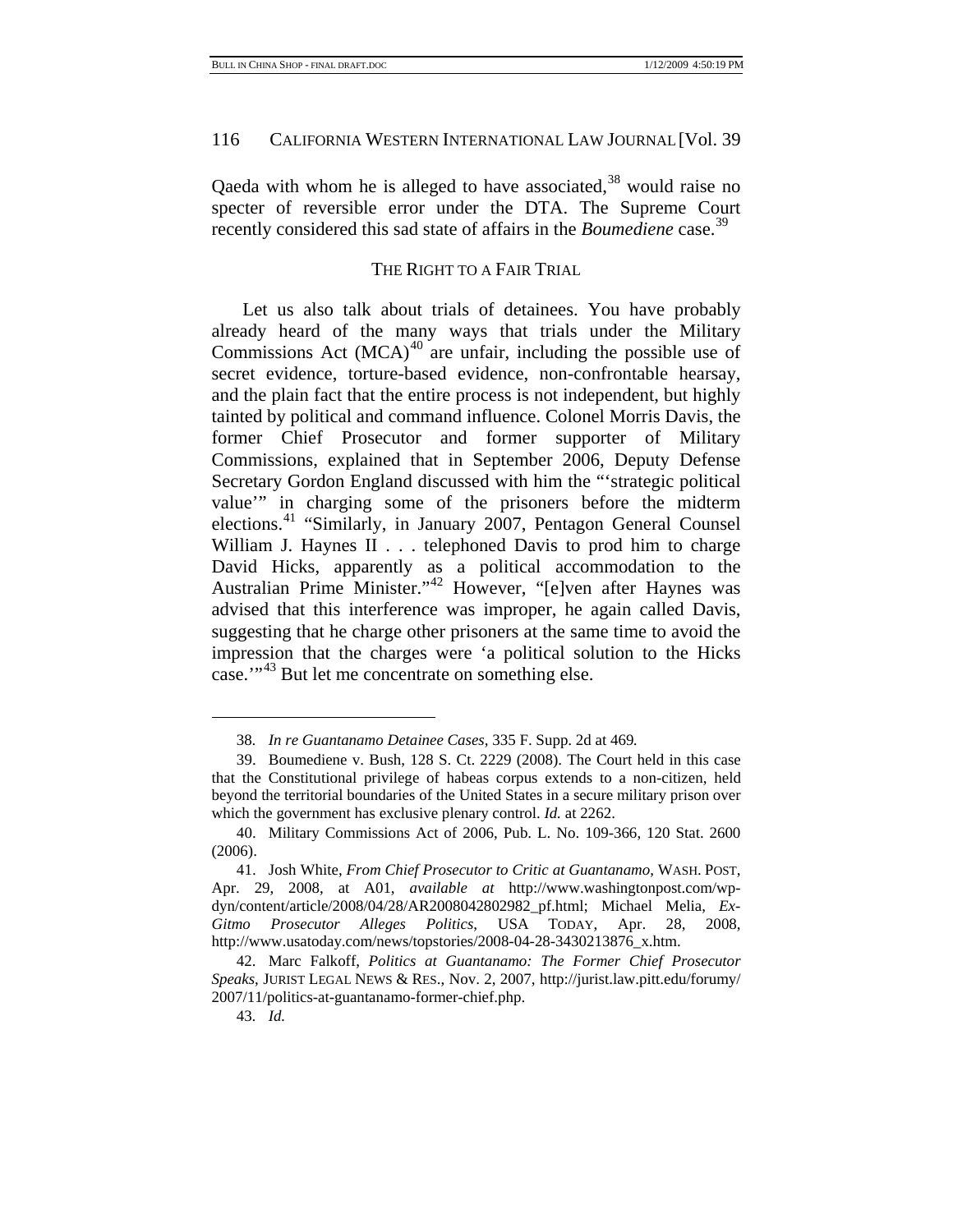Omar Khadr, detained when he was fifteen, and who now is twenty-one after five years in Guantanamo, stands charged with murder and attempted murder in violation of the laws of war, conspiracy, material support for terrorism, and spying. The Supreme Court has already expressed its doubts about conspiracy as a war crime in its *Hamdan* decision.<sup>44</sup> Material support and spying are also not war crimes.<sup>[45](#page-16-1)</sup> They can be criminalized, and arguably have been by the MCA, but that statute cannot be used to prosecute conduct that predates the creation of such crimes. That is a violation of the most fundamental principle of international law relating to criminal responsibility: the principle of legality, in this case, as ex post facto prosecution.

Murder and attempted murder in violation of the laws of war are war crimes.<sup>[46](#page-16-2)</sup> But Khadr is charged with killing a U.S. combatant and that is not a violation of the laws of war. The United States' theory for charging him with a war crime is that he is an "unlawful combatant." But unprivileged belligerency is not a violation of the laws of war. It is merely a disqualifier for POW status in international armed conflict. While such behavior can be criminalized in domestic law, it has not been criminalized, and even if it were, its application would also need to comply with ex post facto prohibitions.

What do the Geneva Conventions say about trials? Among other provisions, CA 3 requires adherence to "judicial guarantees which are recognized as indispensable by civilized peoples."<sup>[47](#page-16-3)</sup> In fact, in international armed conflict subjecting a detainee to unfair trials falls into the most severe category of war crimes: grave breaches.<sup>[48](#page-16-4)</sup> That fact has not been lost on the drafters of the MCA. Like a child that denies stealing any cookies even before you had any reason to suspect him, the MCA defensively states as follows:

<sup>44.</sup> Hamdan v. Rumsfeld, 548 U.S. 557, 601-02 (2006).

<sup>45</sup>*. See* 18 U.S.C. § 2441(c) (2008).

<sup>46</sup>*. Id.* § 2441(d)(1)(D).

<span id="page-16-3"></span><span id="page-16-2"></span><span id="page-16-1"></span><span id="page-16-0"></span><sup>47.</sup> First Geneva Convention, *supra* note 19, at art. 3; Second Geneva Convention, *supra* note 19, at art. 3; Third Geneva Convention, *supra* note 19, at art. 3; Fourth Geneva Convention, *supra* note 19, at art. 3.

<span id="page-16-4"></span><sup>48.</sup> Third Geneva Convention, *supra* note 19, at art. 130 ("Grave breaches . . . [include] willfully depriving a prisoner of war of the rights of fair and regular trial . . . ."); Fourth Geneva Convention, *supra* note 19, at art. 147 ("Grave breaches . . . [include] willfully depriving a protected person of the rights of fair and regular trial . . . .").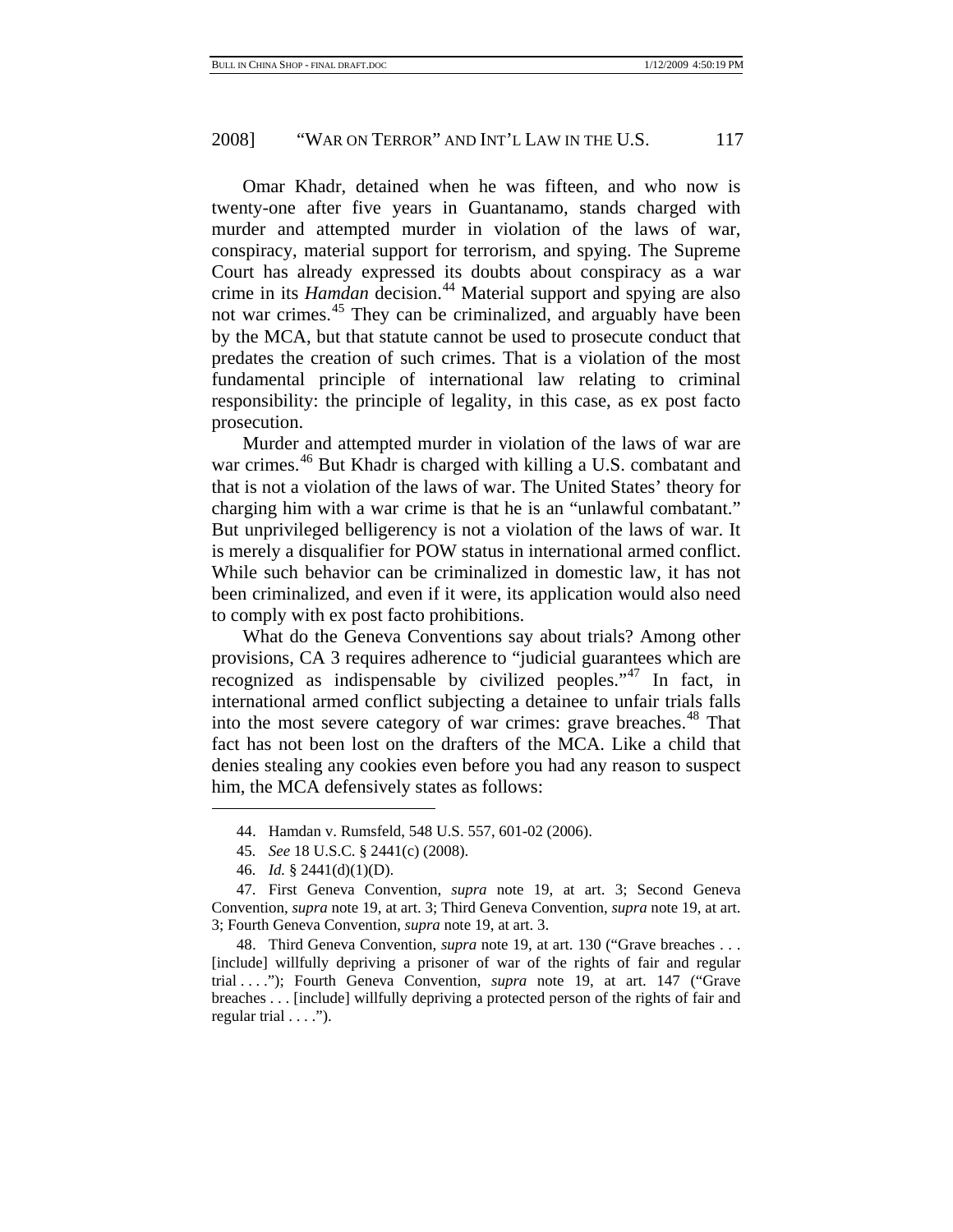Sec. 948b. Military commissions generally

(f) Status of Commissions Under Common Article 3. — A military commission established under this chapter is a regularly constituted court, affording all the necessary judicial guarantees which are recognized as indispensable by civilized peoples' for purposes of common Article 3 of the Geneva Conventions.

(g) Geneva Conventions Not Establishing Source of Rights.—No alien unlawful enemy combatant subject to trial by military commission under this chapter may invoke the Geneva Conventions as a source of rights.

Sec. 950p. Statement of substantive offenses

(a) Purpose.—The provisions of this subchapter codify offenses that have traditionally been triable by military commissions. This chapter does not establish new crimes that did not exist before its enactment, but rather codifies those crimes for trial by military commission.

(b) Effect.—Because the provisions of this subchapter (including provisions that incorporate definitions in other provisions of law) are declarative of existing law, they do not preclude trial for crimes that occurred before the date of the enactment of this chapter.<sup>[49](#page-17-0)</sup>

Just as the United States seems to believe "we don't torture" proves that we do not torture, the MCA "proves" that Military Commissions under the MCA comply with the requirements of CA 3 and the crimes subject to Military Commission trials are long-standing violations of the laws of war because the MCA says so. But just in case that tactic fails, the MCA also prohibits detainees from asserting their rights under the Geneva Conventions!

In addition to creating military commissions to try "unlawful enemy combatants," the MCA amends the U.S. War Crimes Act  $(WCA)$ .<sup>50</sup> The old WCA included the crime of violating CA 3: "(c) Definition. As used in this section the term 'war crime' means any conduct . . . (3) which constitutes a violation of common Article 3 of the international conventions signed at Geneva, 12 August 1949 . . . . . . . . . . . . . . But, consider what the MCA did to the WCA:

<span id="page-17-2"></span><span id="page-17-1"></span><span id="page-17-0"></span><sup>49.</sup> Military Commissions Act of 2006, Pub. L. No. 109-366, § 3, 120 Stat. 2600, 2602, 2624 (2006).

<sup>50</sup>*. Id.* § 6, 120 Stat. at 2633.

<sup>51. 18</sup> U.S.C. § 2441(c)(3) (2008) (amended 2006).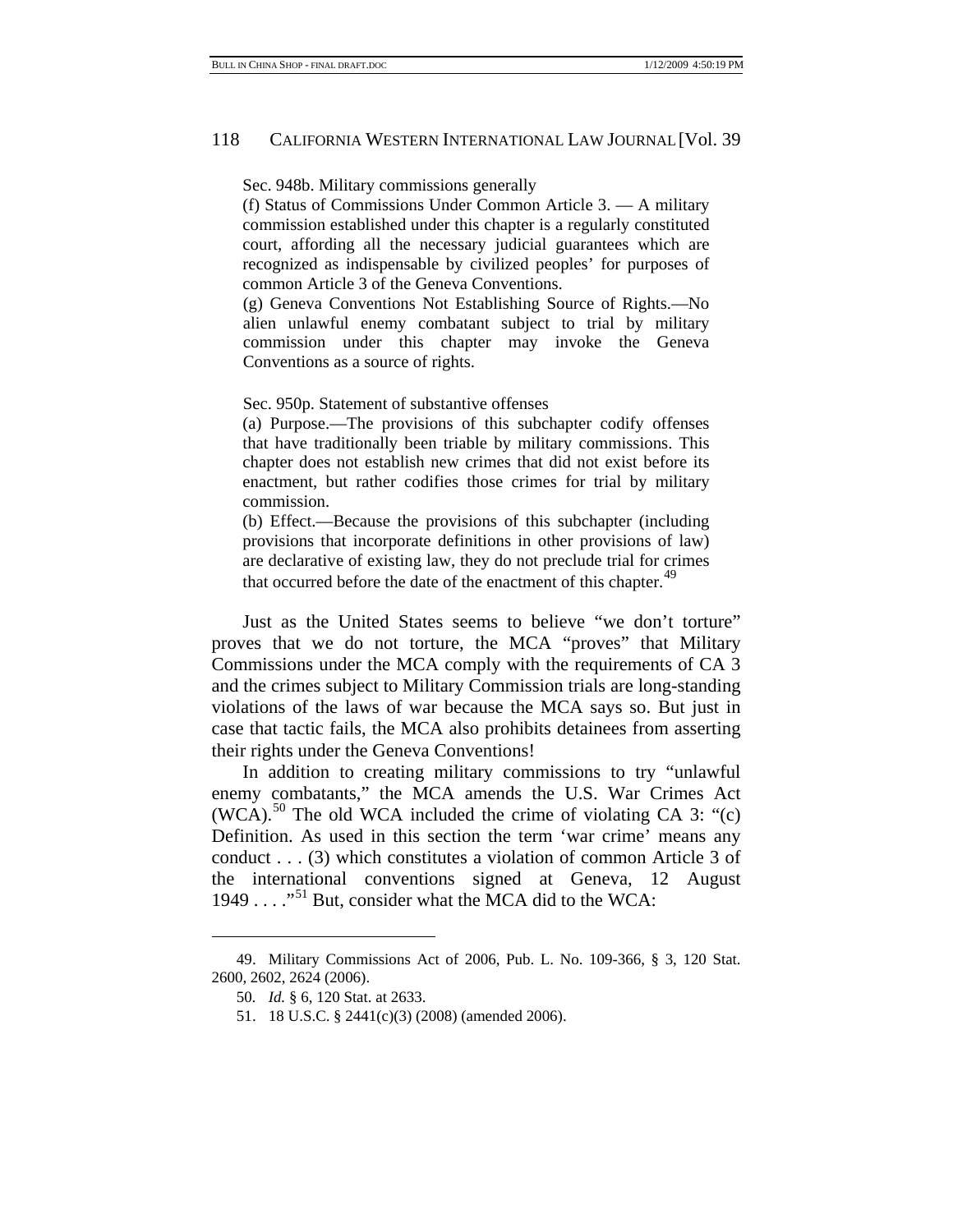(b) Revision to War Crimes Offense Under Federal Criminal Code.—

(1) In general.—Section 2441 of title 18, United States Code, is amended—

(A) in subsection (c), by striking paragraph (3) and inserting the following new paragraph (3): ''(3) which constitutes a grave breach of common Article 3 (as defined in subsection (d)) when committed in the context of and in association with an armed conflict not of an international character; or''; and

(B) by adding at the end the following new subsection:

(d) Common Article 3 Violations.—

(1) Prohibited Conduct.—In subsection (c)(3), the term "grave breach of common Article 3" means any conduct (such conduct constituting a grave breach of common Article 3 of the international conventions done at Geneva August 12, 1949)... $^{52}$  $^{52}$  $^{52}$ 

This new subsection goes on to state "prohibited conduct" includes: torture, cruel or inhuman treatment, performing biological experiments, murder, mutilation or maiming, intentionally causing serious bodily injury, rape, sexual assault or abuse, and taking hostages.<sup>[53](#page-18-1)</sup>

In a nutshell, the MCA repealed the WCA's blanket prohibition of CA 3 violations and replaced it with a laundry list of "grave breaches" of CA 3. One purpose and effect of this change was to remove the CA 3 crime "passing of sentences and the carrying out of executions without previous judgment pronounced by a regularly constituted court, affording all the judicial guarantees which are recognized as indispensable by civilized peoples."[54](#page-18-2) Why? Could it be because that crime is precisely what the United States fears it is committing by holding military commission trials pursuant to the MCA? This, too, is supported by a bizarre and defensive assertion that the MCA satisfies Geneva Convention obligations to criminalize the conduct prohibited by the MCA.<sup>[55](#page-18-3)</sup> And in the event the victim of a violation should be

<sup>52. § 6, 120</sup> Stat. at 2633.

<sup>53</sup>*. Id.* at 2633-34.

<span id="page-18-3"></span><span id="page-18-2"></span><span id="page-18-1"></span><span id="page-18-0"></span><sup>54.</sup> First Geneva Convention, *supra* note 19, at art. 3; Second Geneva Convention, *supra* note 19, at art. 3; Third Geneva Convention, *supra* note 19, at art. 3; Fourth Geneva Convention, *supra* note 19, at art. 3.

<sup>55.</sup> What the MCA should have been able to say, but obviously could not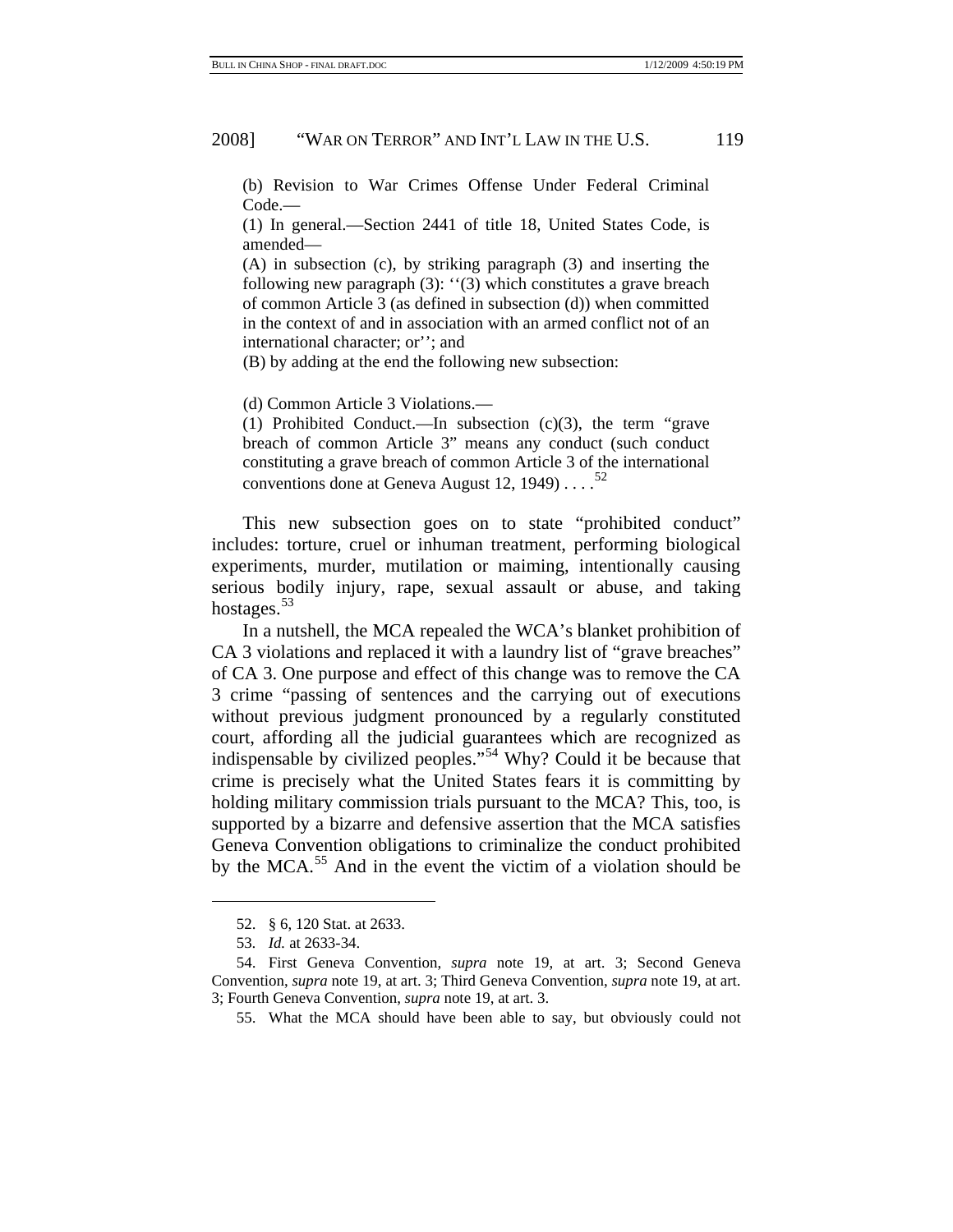thinking about suing for habeas corpus relief or other relief in connection with their treatment, detention, or trial:

Sec. 5. Treaty Obligations Not Establishing Grounds for Certain Claims.

(a) In General.—No person may invoke the Geneva Conventions or any protocols thereto in any habeas corpus or other civil action or proceeding to which the United States, or a current or former officer, employee, member of the Armed Forces, or other agent of the United States is a party as a source of rights in any court of the United States or its States or territories.<sup>[56](#page-19-0)</sup>

# CONCLUSION<sup>[57](#page-19-1)</sup>

Humanitarian law, human rights law and the humanitarian purposes they are meant to serve have suffered since 9/11. The cause of this suffering can largely be laid to another irony. While the Nazis, Pol Pot, Slobodan Milosevic and the Janjaweed may have the blood of

§ 6, 120 Stat. at 2632.

l

56*. Id.* § 5, at 2631*.*

<span id="page-19-1"></span><span id="page-19-0"></span>57. Portions of Conclusion reprinted with permission from German Law Journal.

because it would have been false, is that it criminalizes conduct the Geneva Conventions require a party to criminalize. Instead, it gives the appearance of satisfying that obligation by suggesting the MCA criminalizes "grave breaches" of CA 3, as required by Article 129 of the Third Geneva Convention:

Sec. 6. Implementation of Treaty Obligations. (a) Implementation of Treaty Obligations . . . (2) Prohibition on grave breaches.—The provisions of section 2441 of title 18, United States Code, as amended by this section, fully satisfy the obligation under Article 129 of the Third Geneva Convention for the United States to provide effective penal sanctions for grave breaches which are encompassed in common Article 3 in the context of an armed conflict not of an international character. No foreign or international source of law shall supply a basis for a rule of decision in the courts of the United States in interpreting the prohibitions enumerated in subsection (d) of such section 2441.

But Article 129 has no application to "armed conflict not of an international character" and CA 3 does not "encompass," let alone mention, any grave breaches. This sleight of hand was evidently intended by the drafters to mask the fact that the former WCA did criminalize violations of CA 3, generally, while these amendments removed from the WCA certain CA 3 violations that the Americans were possibly committing.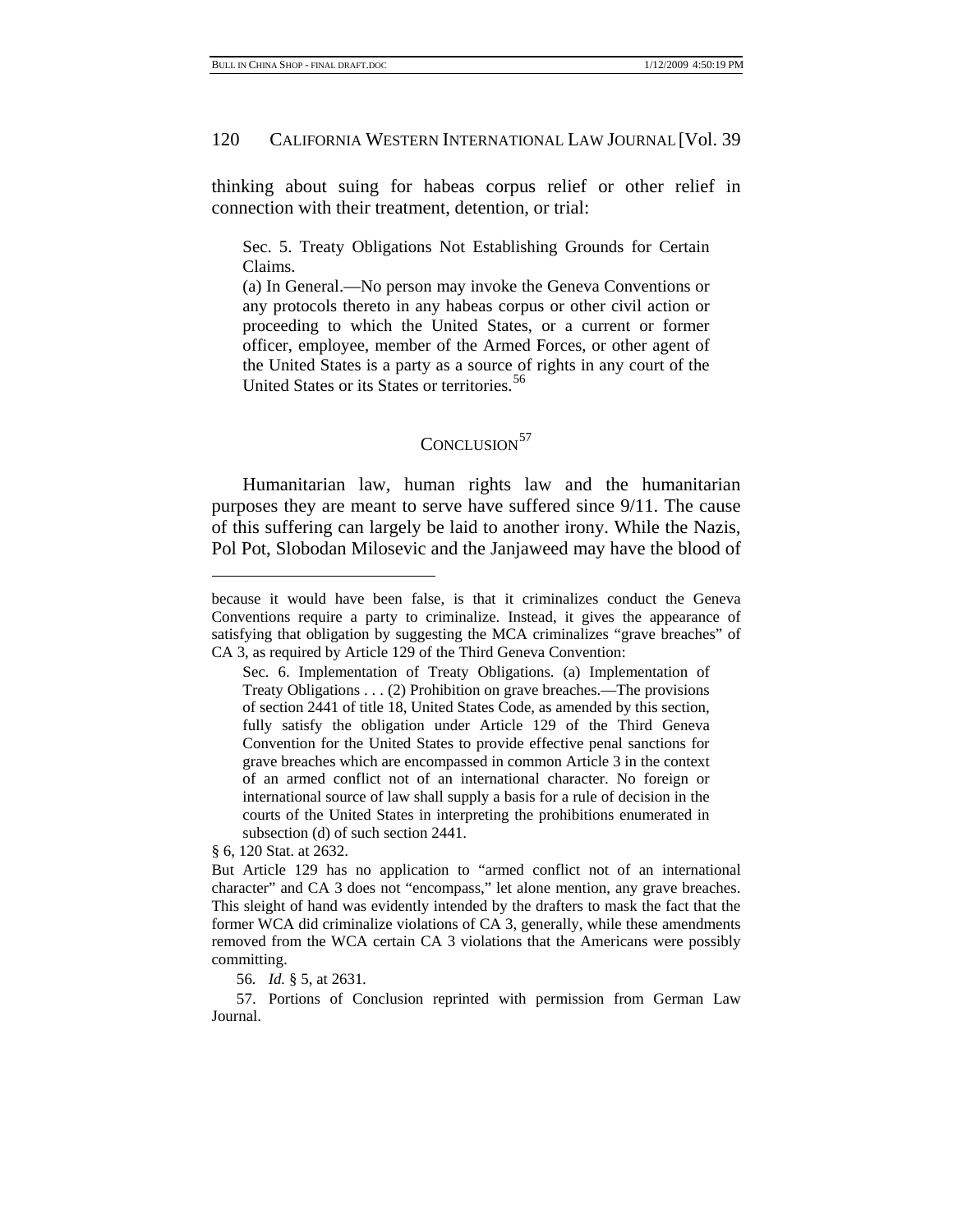millions on their hands, their brutality actually helped promote, crystallize and expand the reach of human rights and humanitarian law, with the United States leading the charge. Their atrocities encouraged the establishment of new treaties, monitoring mechanisms, judicial bodies and jurisprudence—an expanding web of international human rights protection and accountability.

The United States is, both thankfully and regrettably, different. Thankfully, it has no Janjaweed, no Milosevic, no Pol Pot. And America takes pride in its adherence to the rule of law—but regrettably, not so much as to obey it. Rather, the lawyers serving the American leadership have constructed a house of cards in a Potemkin village of legalisms to convince Americans, if not themselves, that "enhanced interrogation techniques," "extraordinary rendition," secret detention, military commission trials and the acceptance of "diplomatic assurances" from brutal states that they will not torture people America sends there to be detained and interrogated are perfectly consistent, thank you, with America's international legal obligations. And though the "torture memos," which counseled how the President can execute his constitutional duties by violating the Constitution have been rescinded (because they were leaked) secret memos continue to lurk. Attorney General Mukasey's continued inability to say that waterboarding is torture is a virtual reprise of the Yoo/Bybee standard that is no standard.<sup>58</sup> Talk about lawfare!<sup>[59](#page-20-1)</sup>

<sup>58</sup>*. See supra* note 4.

<span id="page-20-1"></span><span id="page-20-0"></span><sup>59.</sup> The term "lawfare" has been used to criticize the invocation of legal mechanisms to assert rights relating to detention, treatment, and trial. *See, e.g.*, David B. Rivkin, Jr. & Lee A. Casey, Opinion, *Lawfare*, WALL ST. J. ONLINE, Feb. 23, 2007, http://online.wsj.com/article/SB117220137149816987.html ("The term 'lawfare' describes the growing use of international law claims, usually factually or legally meritless, as a tool of war."); John Yoo, *Terror Watch: Terror Suspects are Waging "lawfare" on U.S.* (Jan. 18, 2008), *available* http://asinthedaysofnoah.blogspot.com/2008/01/terror-watchterror-suspects-arewaging.html ("'Lawfare' has become another dimension of warfare."). These critics seem to posit that while the administration can and must assert the law in defense of its practices, others who do so thereby give aid and comfort to the enemy. They also assume that any legal challenge to practices that the administration considers to be in the context of the "war on terror" is "lawfare," regardless of whether or not the specific case arises in a situation of armed conflict. A more nuanced analysis of the concept is offered by Maj. Gen. Charles J. Dunlap, Jr. *See* Charles J. Dunlap, Jr., Deputy Judge Advocate Gen., U.S. Air Force, Keynote Address at the Field of National Security Law Conference of the American Bar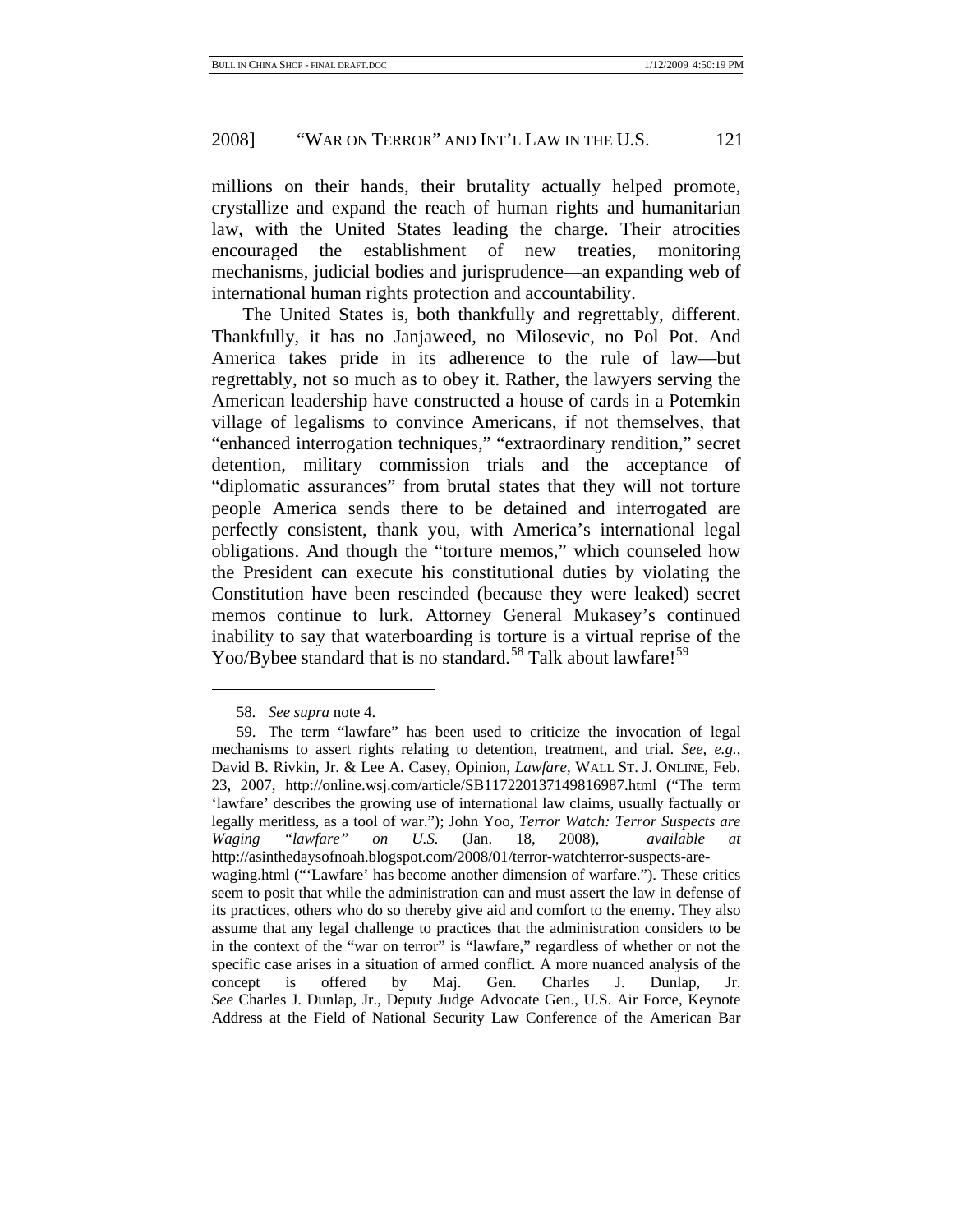There is one respect in which, contrary to Mencken's admonition, the template for what the United States should do is simple, clear, and right. It is the Golden Rule: that we should do unto others as we would have others do unto us. In fact, no one has ever said it more succinctly than my mentor, Columbia Law Professor Lou Henkin. The purpose of human rights law, he taught me, is to protect and promote human dignity. The governments, including the United States, that laboriously negotiated the details, including the Universal Declaration of Human Rights<sup>[60](#page-21-0)</sup> and the International Covenant on Civil and Political Rights, $61$  surely understood that they were enhancing human security by establishing principles and rules to protect human dignity and liberty.

As concerns humanitarian law, its drafters also understood that, so long as war could not be abolished, it must be made as humane as possible, while preserving the right of states to use force in defense of their essential national interests. The organizing principle of IHL—the principle of distinction (combatants may be targeted, civilians who take no part in hostilities may not)—is at least as old as the chivalric codes of the Middle Ages.<sup>[62](#page-21-2)</sup> Christian theologians, including St. Augustine and Thomas Aquinas counseled that imposition of unnecessary suffering feeds the cycle of violence.<sup>63</sup> In the 18th and early 19th centuries, scholars and philosophers including Vattel, Rousseau and Kant advocated these principles.<sup>64</sup> These concepts were not borne of pure charity toward the enemy, but rather, out of an expectation of reciprocity and of expedience in the service of national security. With this in mind, the international community began codifying laws of war a century and a half ago. In doing so, they also hit upon the notion of the famous Maartens Clause contained in the

Association: Lawfare and Warfare (Nov. 16, 2008), *available at* http://www.cspanarchives.org/library/index.php?main\_page=product\_video\_info&p roducts\_id =202362-3.

<span id="page-21-0"></span><sup>60</sup>*.* G.A. Res. 217A (III), at 71, U.N. GAOR, 3d Sess., 1st plen. mtg., U.N. Doc A/810 (Dec. 12, 1948).

<span id="page-21-1"></span><sup>61.</sup> G.A. Res. 2200A (XXI), at 52, U.N. GAOR, 21st Sess., Supp. No. 16, U.N. Doc. A/6316 (Dec. 16, 1966).

<span id="page-21-4"></span><span id="page-21-3"></span><span id="page-21-2"></span><sup>62.</sup> David Bosco, *Moral Principle vs. Military Necessity*, THE AM. SCHOLAR, Winter 2008, *available at* http://www.theamericanscholar.org/wi08/codesbosco.html.

<sup>63</sup>*. Id.*

<sup>64</sup>*. Id.*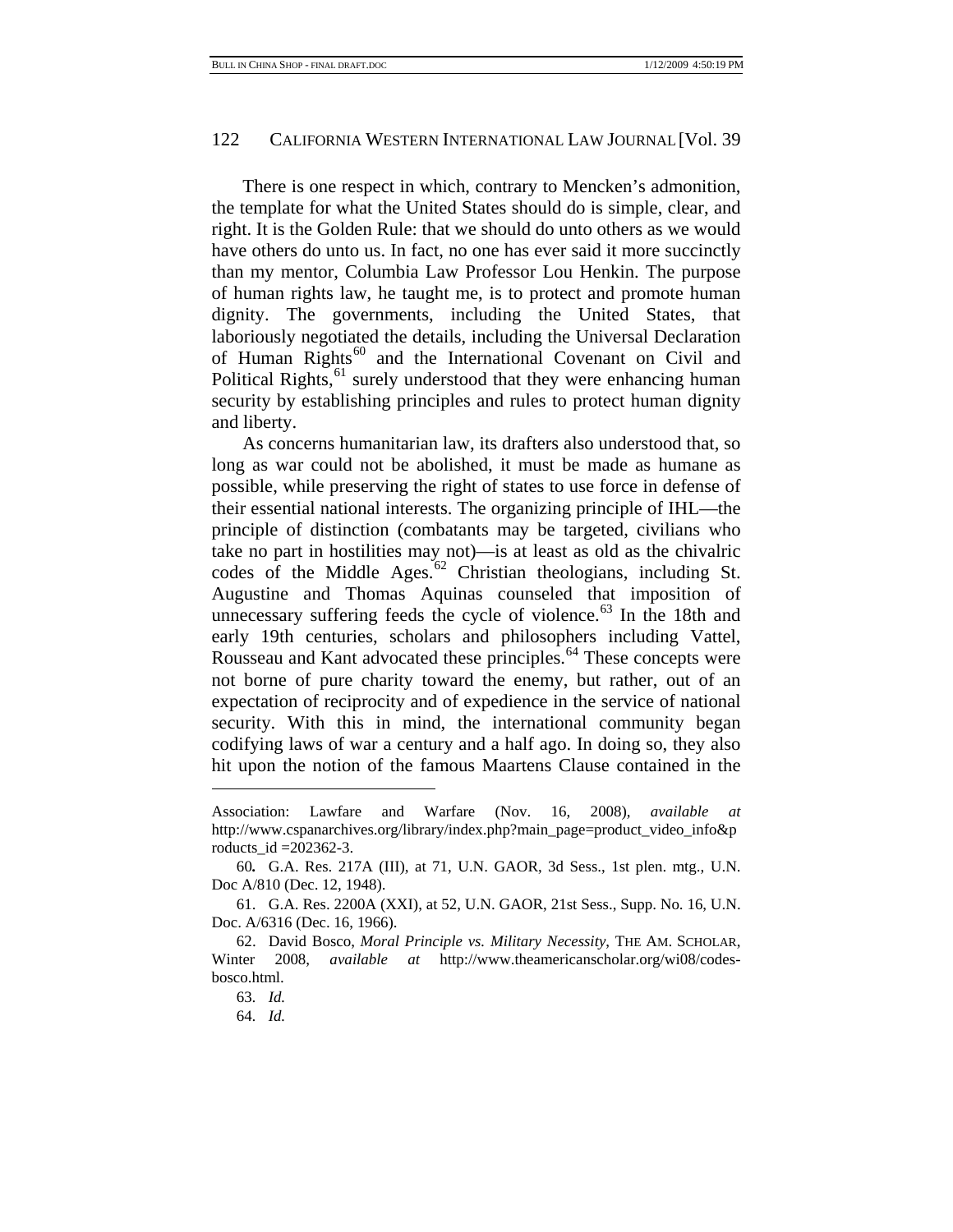# 2008] "WAR ON TERROR" AND INT'L LAW IN THE U.S. 123

Preamble to the 1907 Hague Convention, which established that international humanitarian law could be based on customary as well as codified law:

Until a more complete code of the laws of war has been issued, the high contracting Parties deem it expedient to declare that, in cases not included in the Regulations adopted by them, the inhabitants and belligerents remain under the protection and the rule of the principles of the law of nations, as they result from the usages established among civilized peoples, from the laws of humanity, and dictates of the public conscience.<sup>[65](#page-22-0)</sup>

There is a straight line from the Maartens Clause to the observation in the International Committee of the Red Cross's respected Commentary to the Geneva Conventions "that the Conventions deal with superior interests-the safeguarding of the lives and dignity of human beings  $\dots$ ."<sup>[66](#page-22-1)</sup> It is in the service of these "superior interests" that the application and rules of the laws of armed conflict must be interpreted.

The theme of good faith in interpretation of treaties in accordance with their purposes runs from the Vienna Conventions<sup>[67](#page-22-2)</sup> to the recent U.S. Counterinsurgency Manuals<sup>[68](#page-22-3)</sup> accompanying Rule of Law Handbook:

in light of the need to establish legitimacy of the rule of law among the host nation's populace, conduct by US forces that would be questionable under any mainstream interpretation of international

<span id="page-22-0"></span><sup>65. 1907</sup> Hague Convention (IV) Respecting the Laws and Customs of War on Land, Preamble (*reprinted* in ADAM ROBERTS & RICHARD GUELFF, DOCUMENTS ON THE LAWS OF WAR 70 (3d ed. 2000)).

<span id="page-22-1"></span><sup>66.</sup> Jean S. Pictet, *Introduction* to COMMENTARY ON THE GENEVA CONVENTIONS OF 12 AUGUST 1949, 12 (1952).

<span id="page-22-2"></span><sup>67.</sup> Vienna Convention on the Law of Treaties, art. 26, Jan. 27, 1980, 1155 U.N.T.S. 331 ("'Pacta sunt servanda:' Every treaty in force is binding upon the parties to it and must be performed by them in good faith.").

<span id="page-22-3"></span><sup>68.</sup> U.S. ARMY AND MARINE CORPS, COUNTERINSURGENCY FIELD MANUAL (U.S. Army Field Manual No. 3-24; Marine Corps Warfighting Publication No. 3- 33.5) (2007)).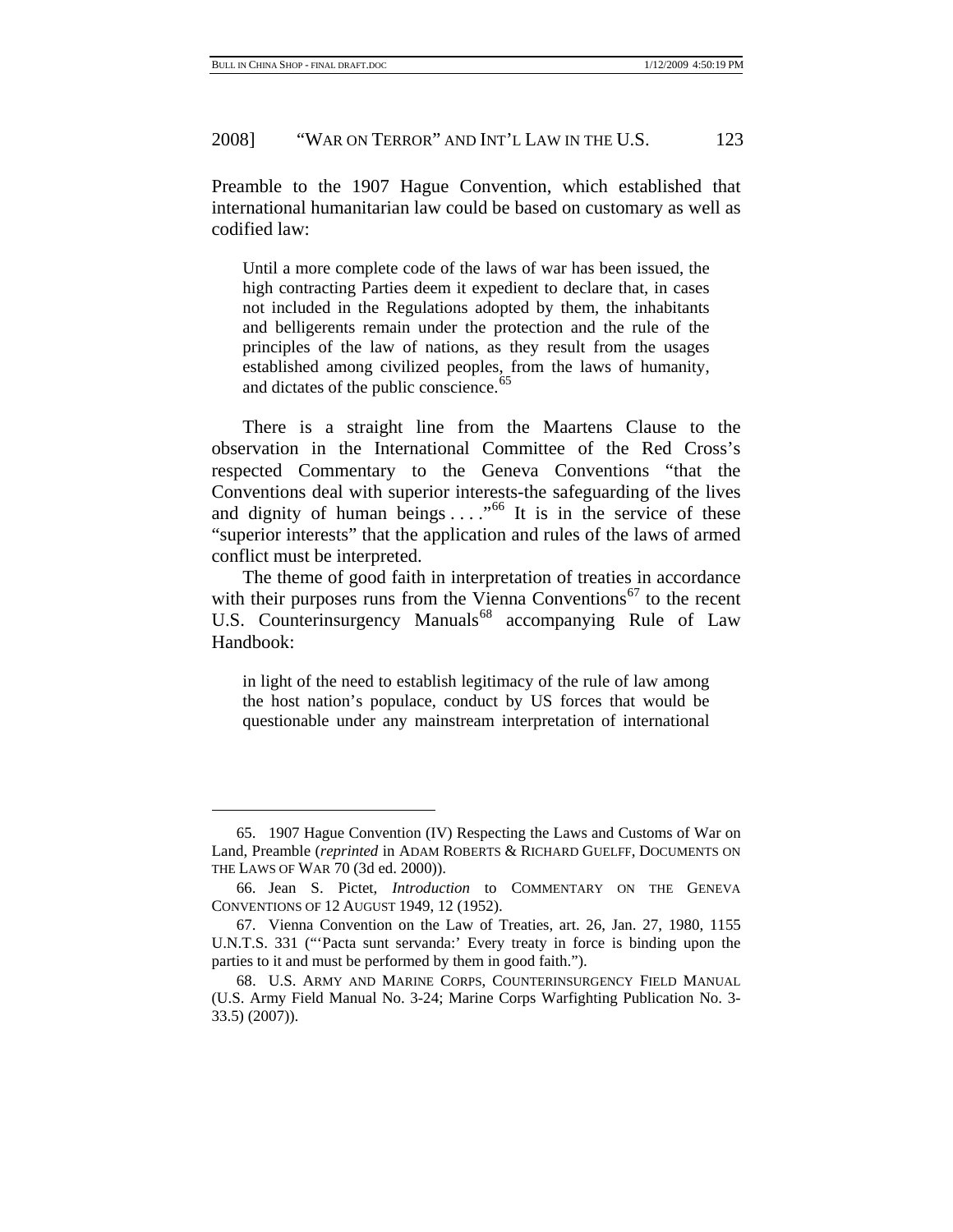#### 124 CALIFORNIA WESTERN INTERNATIONAL LAW JOURNAL [Vol. 39

human rights law is unlikely to have a place in rule of law operations.<sup>[69](#page-23-0)</sup>

This is wise counsel, consistent with a tradition of construing international human rights and humanitarian law obligations in the light most favorable to the interests of human dignity, and thus, human security.

With these reminders of the purposes of human rights and humanitarian law in mind, and further, considering the interpretive bias toward protection of individual rights and dignity that they are meant to suggest, it is obvious that the effort to combat terrorism would be well served by the United States' return to mainstream concepts of applicable international law. Here are three things that the United States can do to that end:

- For people detained outside of armed conflict: stop using the term "combatant" and stop asserting application of IHL. Reform legal procedures so that the power to detain, the right to challenge detention and trial procedures comport with the requirements of international human rights law, including the right to habeas corpus.
- For people detained in international armed conflict: reform legal procedures so that entitlement to POW status and civilian status might be determined in appropriate cases and so that trial procedures are consistent with applicable requirements of IHL. Restrict the use of the term "combatant" to persons entitled to POW status.
- For people detained in non-international armed conflict: reform legal procedures so that the power to detain, the right to challenge detention and trial procedures comport with the requirements of applicable IHL and international human rights law, including the right to habeas corpus. Stop using the term "combatant" to describe persons in this category.

<span id="page-23-0"></span><sup>69.</sup> RULE OF LAW HANDBOOK: A PRACTITIONER'S GUIDE FOR JUDGE ADVOCATES (Vasilios Tasikas, Thomas B. Nachbar & Charles R. Oleszycki, eds., 2007).